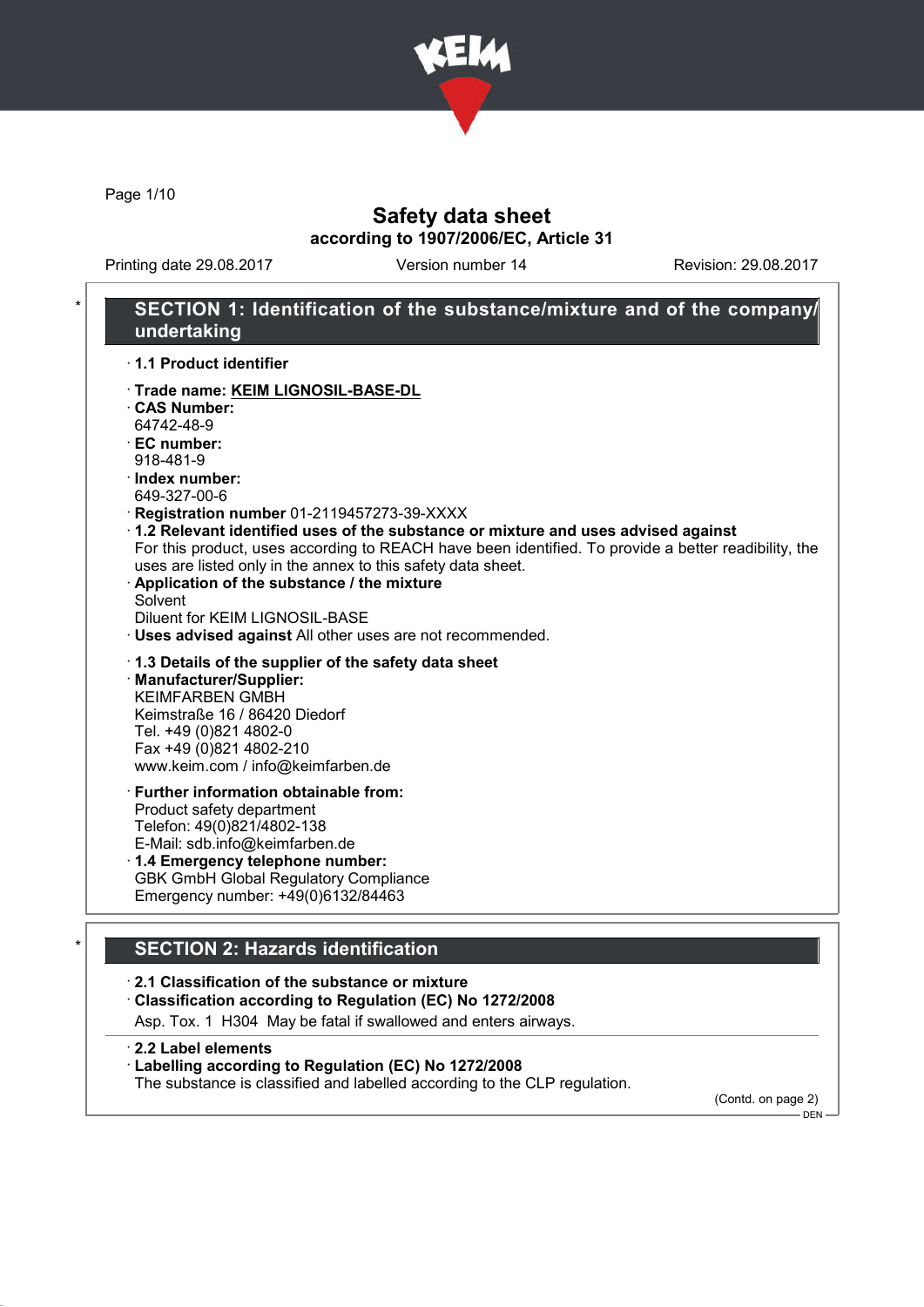

Page 2/10

# Safety data sheet according to 1907/2006/EC, Article 31

Printing date 29.08.2017 Version number 14 Revision: 29.08.2017

#### Trade name: KEIM LIGNOSIL-BASE-DL

| · Hazard pictograms       | (Contd. of page 1)                                                                                                                          |
|---------------------------|---------------------------------------------------------------------------------------------------------------------------------------------|
|                           |                                                                                                                                             |
|                           |                                                                                                                                             |
|                           |                                                                                                                                             |
|                           |                                                                                                                                             |
| GHS08                     |                                                                                                                                             |
| <b>Signal word Danger</b> |                                                                                                                                             |
|                           | · Hazard-determining components of labelling:                                                                                               |
|                           | Hydrocarbons, C10-C13, n-alkanes, isoalkanes, cyclics, <2%                                                                                  |
| aromatics                 |                                                                                                                                             |
| $\cdot$ Hazard statements |                                                                                                                                             |
|                           | H304 May be fatal if swallowed and enters airways.                                                                                          |
|                           | · Precautionary statements                                                                                                                  |
| P210                      | Keep away from heat, hot surfaces, sparks, open flames and other ignition sources. No                                                       |
|                           | smoking.                                                                                                                                    |
| P280                      | Wear protective gloves / eye protection / face protection.                                                                                  |
| P301                      | IF SWALLOWED:                                                                                                                               |
| P331                      | Do NOT induce vomiting.                                                                                                                     |
| P315                      | Get immediate medical advice/attention.                                                                                                     |
|                           | P332+P313 If skin irritation occurs: Get medical advice/attention.                                                                          |
|                           | P370+P378 In case of fire: Use for extinction: Water haze, CO2, alcohol resistant foam.                                                     |
| P405                      | Store locked up.                                                                                                                            |
|                           | P403+P235 Store in a well-ventilated place. Keep cool.                                                                                      |
| P <sub>501</sub>          | Dispose of contents/container in accordance with local/regional/national/international<br>regulations.                                      |
|                           | · Additional information:                                                                                                                   |
|                           | EUH066 Repeated exposure may cause skin dryness or cracking.                                                                                |
| 2.3 Other hazards         |                                                                                                                                             |
|                           | Physical / Chemical Hazards:                                                                                                                |
|                           | Material can accumulate static charges which may cause an ignition. Material can release vapours                                            |
|                           | that readily form flammable mixtures. Vapour accumulation could flash and/or explode if ignited.                                            |
| Combustible.              |                                                                                                                                             |
| Health Hazards:           |                                                                                                                                             |
|                           | Repeated exposure may cause skin dryness or cracking. Mildly irritating to skin. May be irritating to<br>the eyes, nose, throat, and lungs. |
|                           | <b>Results of PBT and vPvB assessment</b>                                                                                                   |
| · PBT: Not applicable.    |                                                                                                                                             |
| · vPvB: Not applicable.   |                                                                                                                                             |
|                           |                                                                                                                                             |

### · 3.1 Substances

#### · CAS No. Description

64742-48-9 Hydrocarbons, C10-C13, n-alkanes, isoalkanes, cyclics, <2% aromatics

(Contd. on page 3)

 $-$  DEN -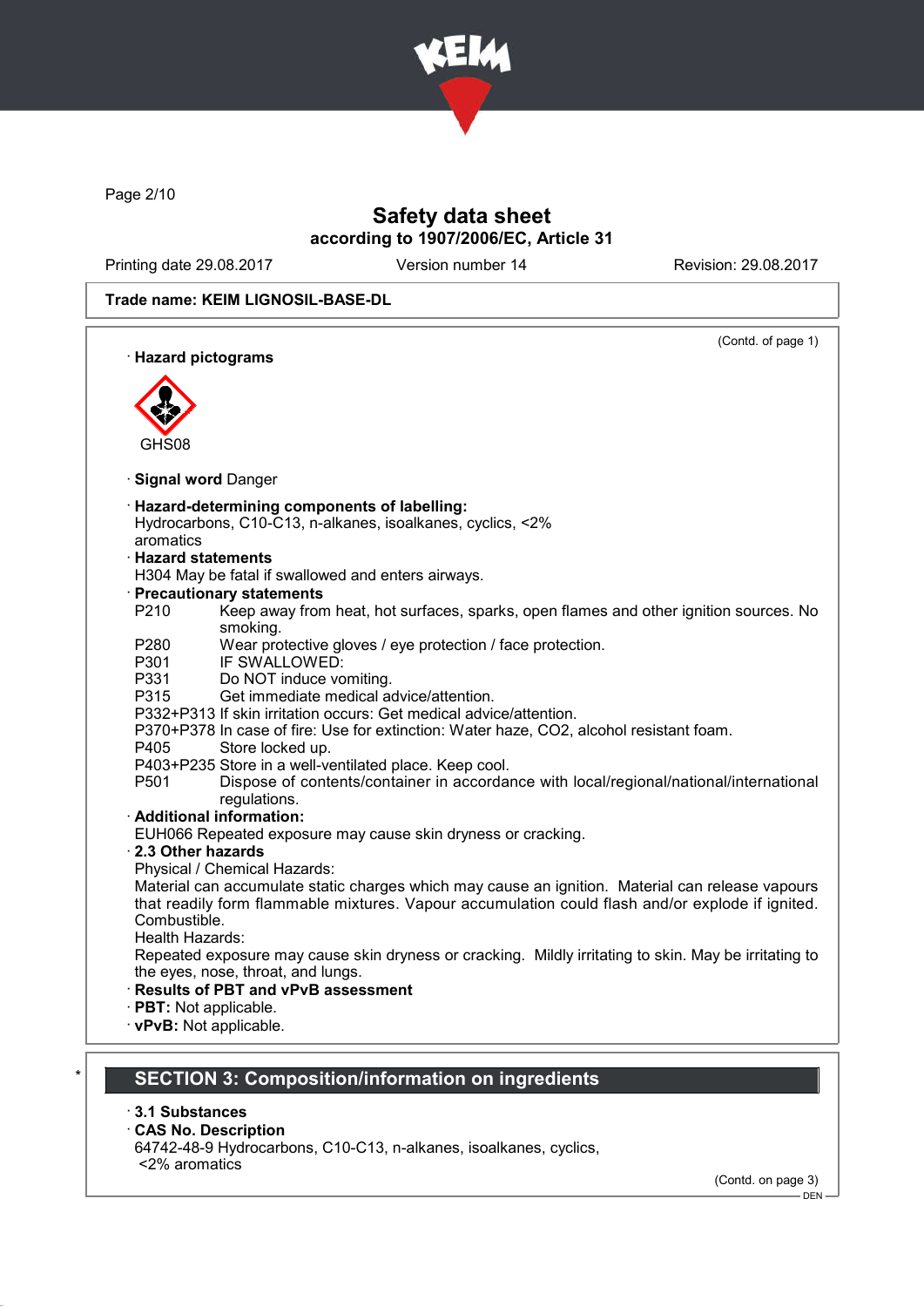

Page 3/10

## Safety data sheet according to 1907/2006/EC, Article 31

Printing date 29.08.2017 Version number 14 Revision: 29.08.2017

(Contd. of page 2)

#### Trade name: KEIM LIGNOSIL-BASE-DL

· Identification number(s)

- · EC number: 918-481-9
- · Index number: 649-327-00-6
- · Description: Dearomatised Hydrocarbons

### SECTION 4: First aid measures

- · 4.1 Description of first aid measures
- · General information:
- When seeing the doctor we suggest to present this safety data sheet.
- Immediately remove any clothing soiled by the product.
- · After inhalation:
- Supply fresh air; consult doctor in case of complaints.
- In case of unconsciousness place patient stably in side position for transportation.
- · After skin contact:
- Immediately wash with water and soap and rinse thoroughly.
- Do not use solvents or thinners.
- If skin irritation continues, consult a doctor.
- · After eye contact: Rinse opened eye for several minutes under running water. Then consult a doctor.
- · After swallowing:
- Rinse mouth and throat well with water.
- Do not induce vomiting; call for medical help immediately.
- · 4.2 Most important symptoms and effects, both acute and delayed No further relevant information available.
- 
- · 4.3 Indication of any immediate medical attention and special treatment needed Later observation for pneumonia and pulmonary oedema.

## SECTION 5: Firefighting measures

- · 5.1 Extinguishing media
- · Suitable extinguishing agents:
- Water haze, extinguishing powder, alcohol resistant foam, CO2, sand.
- · For safety reasons unsuitable extinguishing agents: Water with full jet
- · 5.2 Special hazards arising from the substance or mixture In case of fire, the following can be released: carbon oxide (COx) Flammable gases/vapours Harmful and flammable vapour is released during pyrolysis. · 5.3 Advice for firefighters
- · Protective equipment: Wear self-contained respiratory protective device.
- · Additional information
	- Cool endangered receptacles with water spray.

Dispose of fire debris and contaminated fire fighting water in accordance with official regulations.

(Contd. on page 4)  $-$  DEN  $-$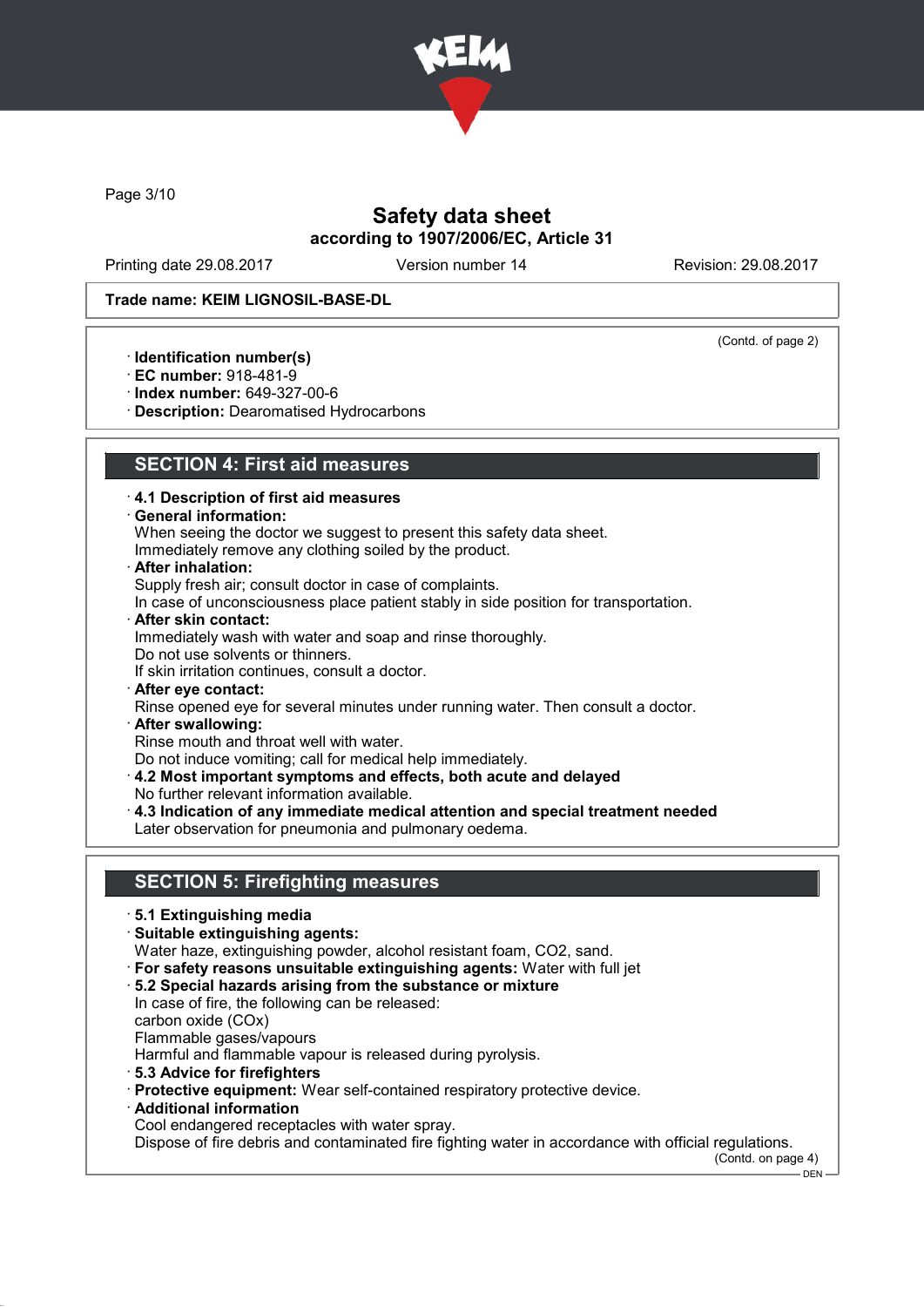

Page 4/10

## Safety data sheet according to 1907/2006/EC, Article 31

Printing date 29.08.2017 Version number 14 Revision: 29.08.2017

#### Trade name: KEIM LIGNOSIL-BASE-DL

(Contd. of page 3)

In case of fire do not breathe smoke, fumes and vapours.

### SECTION 6: Accidental release measures

· 6.1 Personal precautions, protective equipment and emergency procedures Ensure adequate ventilation Keep away from ignition sources. Do not inhale fumes. Avoid contact with skin and eyes. Respect the protection rules (see section 7 a. 8). Wear protective equipment. Keep unprotected persons away. 6.2 Environmental precautions: Do not allow product to reach soil, sewage system or any water course. Inform respective authorities in case of seepage into water course or sewage system. Follow local governmental rules and regulations. · 6.3 Methods and material for containment and cleaning up: Organic solvent Absorb with non-combustible liquid-binding material (sand, diatomite, vermiculite). Fill in labelled, lockable containers. Dispose of the material collected according to regulations. Ensure adequate ventilation. Do not flush with water or aqueous cleansing agents Clear contaminated areas thoroughly. 6.4 Reference to other sections See Section 7 for information on safe handling. See Section 8 for information on personal protection equipment. See Section 13 for disposal information.

## SECTION 7: Handling and storage

#### · 7.1 Precautions for safe handling

Keep receptacles tightly sealed.

Open and handle receptacle with care.

Keep away from heat and direct sunlight.

Do not inhale aerosols.

Ensure good ventilation/exhaustion at the workplace.

See item 8 for information about suitable protective equipment and technical precautions. Respect the protection rules.

- · Information about fire and explosion protection: Fumes can combine with air to form an explosive mixture. Keep ignition sources away - Do not smoke. Protect against electrostatic charges.
- · 7.2 Conditions for safe storage, including any incompatibilities
- · Storage: · Requirements to be met by storerooms and receptacles: Store only in the original receptacle.

(Contd. on page 5)

 $-$  DEN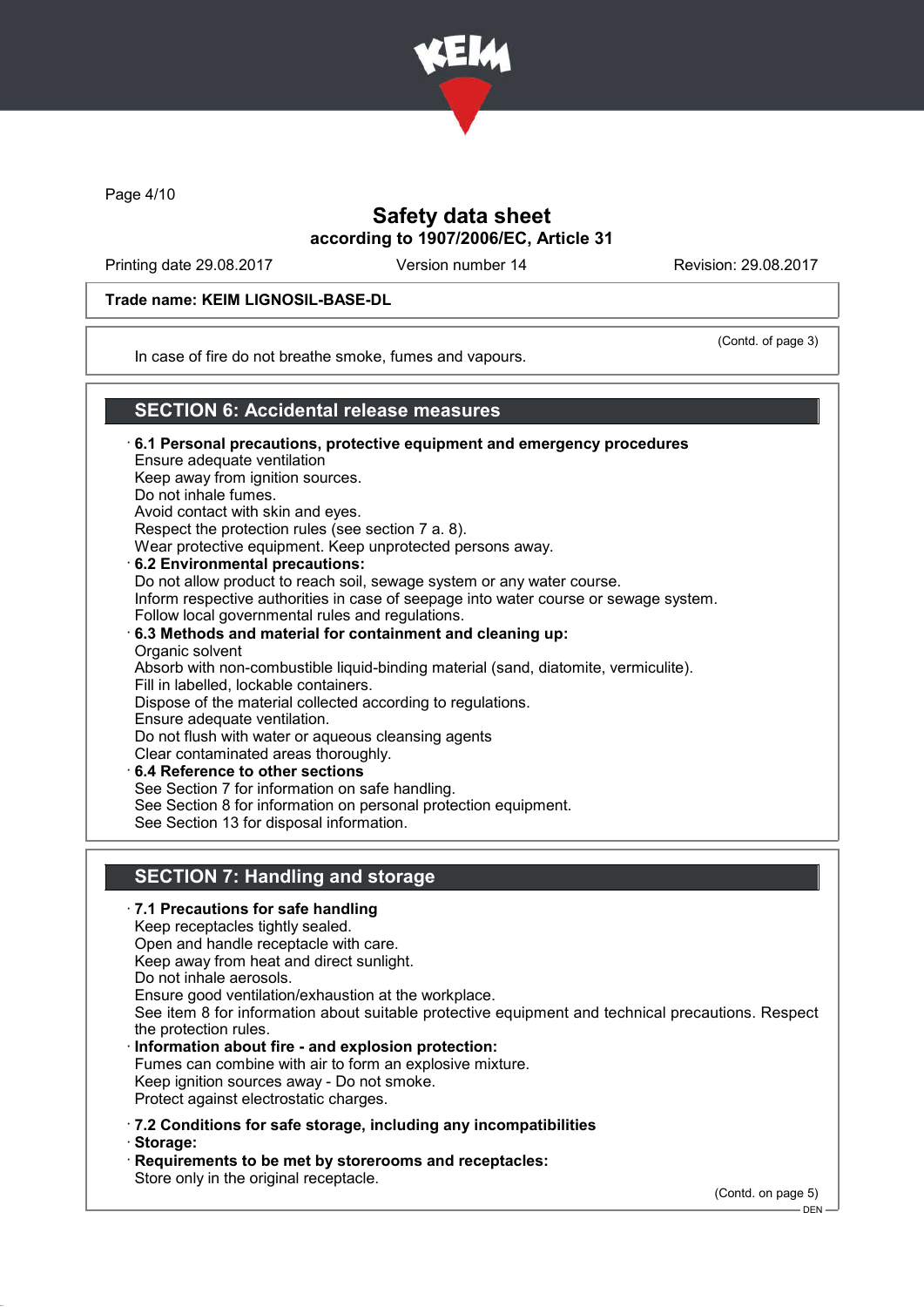

Page 5/10

## Safety data sheet according to 1907/2006/EC, Article 31

Printing date 29.08.2017 Version number 14 Revision: 29.08.2017

#### Trade name: KEIM LIGNOSIL-BASE-DL

(Contd. of page 4)

- Drip pan to be provided.
- · Information about storage in one common storage facility: Store away from oxidising agents. · Further information about storage conditions:
- Keep container tightly sealed.
- Protect from heat and direct sunlight.
- · Storage class: 10
- · 7.3 Specific end use(s) No further relevant information available.

#### SECTION 8: Exposure controls/personal protection

#### · 8.1 Control parameters

- · Ingredients with limit values that require monitoring at the workplace:
- Hydrocarbons, C10-C13, n-alkanes, isoalkanes, cyclics, <2% aromatics
- Vapour. RCP TWA 1200 mg/m3 184 ppm Total Hydrocarbons

### Hydrocarbons, C10-C13, n-alkanes, isoalkanes, cyclics, <2%

#### aromatics

MAK (Germany) Long-term value: 300 mg/m<sup>3</sup>, 50 ppm

# vgl. Abschn. Xc

· Additional information: The lists valid during the making were used as basis.

#### · 8.2 Exposure controls

- · Personal protective equipment:
- · General protective and hygienic measures:

Avoid contact with the eyes and skin.

Do not inhale gases / fumes / aerosols.

Wash hands before breaks and at the end of work.

Immediately remove all soiled and contaminated clothing

Respiratory protection:

In case of brief exposure or low pollution use respiratory filter device. In case of intensive or longer exposure use self-contained respiratory protective device. Filter: A

- · Protection of hands: Protective gloves
- · Material of gloves

suitable material e.g.:

Nitrile rubber, NBR

Recommended thickness of the material:  $\geq 0.5$  mm

The selection of the suitable gloves does not only depend on the material, but also on further marks of quality and varies from manufacturer to manufacturer. As the product is a preparation of several substances, the resistance of the glove material can not be calculated in advance and has therefore to be checked prior to the application.

#### Penetration time of glove material

Value for the permeation: Level  $\geq 6$  (480 min)

The determined penetration times according to EN 374 part III are not performed under practical conditions. Therefore a maximum wearing time, which corresponds to 50% of the penetration time, is recommended.

The exact break trough time has to be found out by the manufacturer of the protective gloves and has to be observed.

(Contd. on page 6)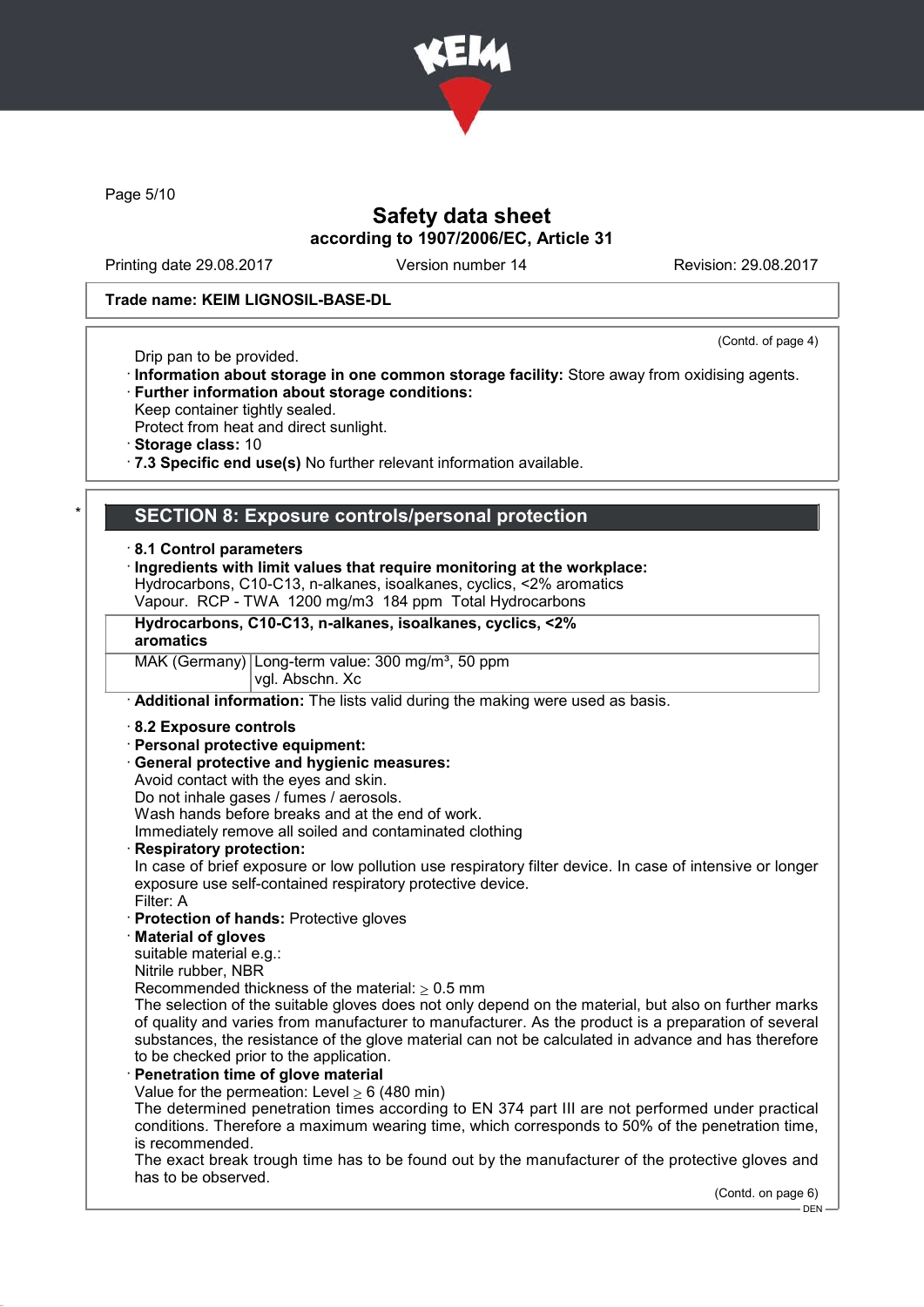

Page 6/10

# Safety data sheet according to 1907/2006/EC, Article 31

Printing date 29.08.2017 Version number 14 Revision: 29.08.2017

#### Trade name: KEIM LIGNOSIL-BASE-DL

(Contd. of page 5)

- · Eye protection: Tightly sealed goggles
- · Body protection:
- Protective work clothing
- Solvent resistant protective clothing
- · Limitation and supervision of exposure into the environment See Section 12 and 6.2

| 9.1 Information on basic physical and chemical properties      |                                                                                                |
|----------------------------------------------------------------|------------------------------------------------------------------------------------------------|
| <b>General Information</b><br>· Appearance:                    |                                                                                                |
| Form:                                                          | Fluid                                                                                          |
| Colour:                                                        | Colourless                                                                                     |
| · Odour:                                                       | Mild                                                                                           |
| Odour threshold:                                               | Not determined.                                                                                |
| · pH-value:                                                    | Not determined.                                                                                |
| Change in condition                                            |                                                                                                |
| <b>Melting point/freezing point:</b>                           | $<$ -25 °C                                                                                     |
| Initial boiling point and boiling range: 186-214 °C (ASTM D86) |                                                                                                |
| · Flash point:                                                 | >61 °C (ASTM D93)                                                                              |
| · Flammability (solid, gas):                                   | Not applicable.                                                                                |
| · Ignition temperature:                                        | 236 °C                                                                                         |
| · Decomposition temperature:                                   | Not determined.                                                                                |
| Auto-ignition temperature:                                     | 233-255 °C                                                                                     |
| <b>Explosive properties:</b>                                   | Product is not explosive. However, formation of<br>explosive air/vapour mixtures are possible. |
| <b>Explosion limits:</b>                                       |                                                                                                |
| Lower:                                                         | 0.6 Vol %                                                                                      |
| Upper:                                                         | 7 Vol %                                                                                        |
| · Vapour pressure at 0 °C:                                     | 30-95 Pa                                                                                       |
| Density at 20 °C:                                              | $0.77 - 0.82$ * g/cm <sup>3</sup>                                                              |
| <b>Evaporation rate</b>                                        | Not determined.                                                                                |
| · Solubility in / Miscibility with                             |                                                                                                |
| water:                                                         | Negligible                                                                                     |
|                                                                | Not miscible or difficult to mix.                                                              |
| · Partition coefficient: n-octanol/water:                      | Not determined.                                                                                |
| · Viscosity:                                                   |                                                                                                |
| Dynamic:                                                       | Not determined.                                                                                |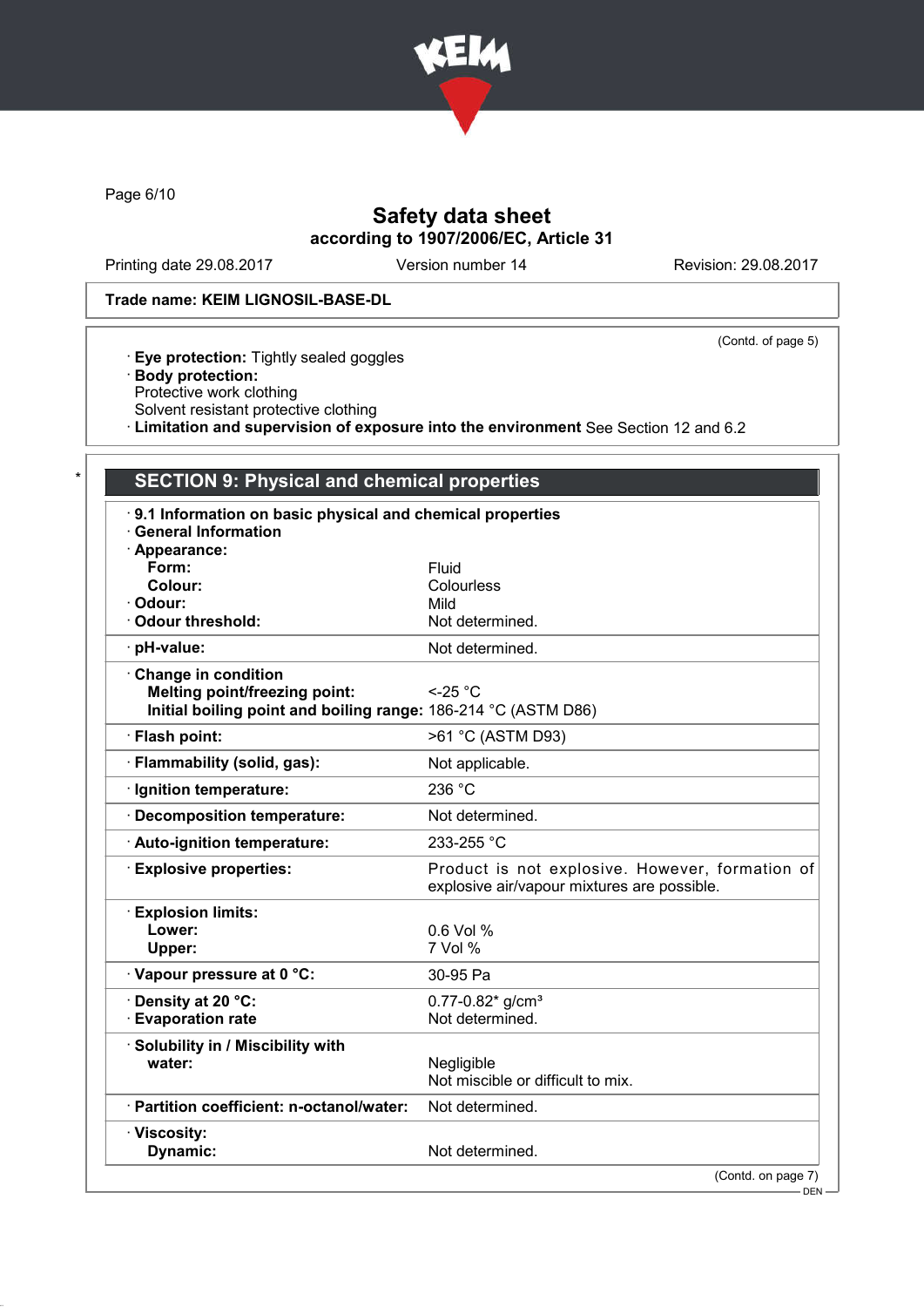

Page 7/10

# Safety data sheet according to 1907/2006/EC, Article 31

Printing date 29.08.2017 Version number 14 Revision: 29.08.2017

#### Trade name: KEIM LIGNOSIL-BASE-DL

(Contd. of page 6)

**Kinematic at 20 °C:**  $1.57*$  mm<sup>2</sup>/s (ASTM D7042)

· Solvent content:

**VOC (EC)** 100.00 %<br>**9.2 Other information**  $*$  The value

\* The values are for freshly produced material and may change with the time.

# SECTION 10: Stability and reactivity

· 10.1 Reactivity No further relevant information available.

· 10.2 Chemical stability Stable under normal conditions of storage and use.

· Thermal decomposition / conditions to be avoided:

No decomposition if used according to specifications.

· 10.3 Possibility of hazardous reactions

Can react violently with oxygen rich (oxidising) material. Danger of Explosion.

· 10.4 Conditions to avoid No further relevant information available.

· 10.5 Incompatible materials: oxidizing agents

· 10.6 Hazardous decomposition products: In case of fire, the following can be released: carbon oxide (COx) Flammable gases/vapours

No hazardous decomposition products if stored and handled as prescribed.

# SECTION 11: Toxicological information

· 11.1 Information on toxicological effects

· Acute toxicity Based on available data, the classification criteria are not met.

### · LD/LC50 values relevant for classification:

#### Hydrocarbons, C10-C13, n-alkanes, isoalkanes, cyclics, <2% aromatics  $\overline{1 \cdot \overline{D} = 0.00 \cdot \overline{D} = 0.00 \cdot \overline{D} = 0.00 \cdot \overline{D} = 0.000 \cdot \overline{D} = 0.000 \cdot \overline{D} = 0.000 \cdot \overline{D} = 0.000 \cdot \overline{D} = 0.000 \cdot \overline{D} = 0.000 \cdot \overline{D} = 0.000 \cdot \overline{D} = 0.000 \cdot \overline{D} = 0.000 \cdot \overline{D} = 0.000 \cdot \overline{D} = 0.000 \cdot \overline{D}$

| Vidi          | ∪טע∟⊦ | $\sim$ 3,000 mg/kg (iat) (OEGD 401)               |
|---------------|-------|---------------------------------------------------|
| Dermal   LD50 |       | $ >5,000$ mg/kg (rabbit) (OECD 402)               |
|               |       | Inhalative $ LC50/4 h  > 5$ mg/l (rat) (OECD 403) |

· Primary irritant effect:

· Skin corrosion/irritation not primarily irritating on the skin

· Serious eye damage/irritation In case of longer exposure, irritating effect is possible.

· during inhalation: Vapours may cause drowsiness and dizziness.

· during swallowing:

harmful

May cause lung damage if swallowed.

· Respiratory or skin sensitisation Based on available data, the classification criteria are not met.

· Other information (about experimental toxicology):

Experimental analysis are not available.

(Contd. on page 8)

 $-$  DEN -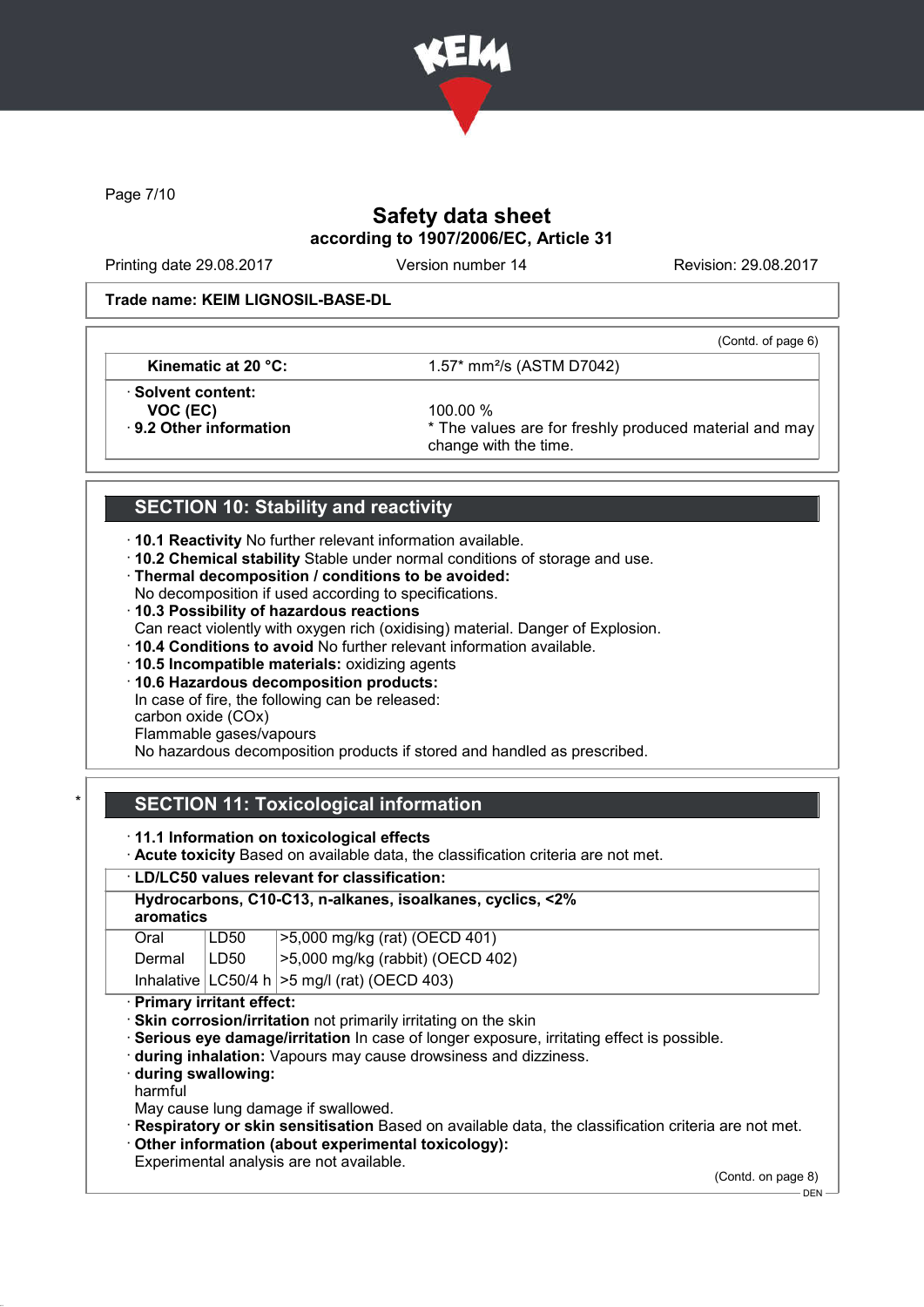

Page 8/10

## Safety data sheet according to 1907/2006/EC, Article 31

Printing date 29.08.2017 Version number 14 Revision: 29.08.2017

#### Trade name: KEIM LIGNOSIL-BASE-DL

(Contd. of page 7)

The product was not tested. The statements on toxicology have been derived from the properties of the individual components.

· CMR effects (carcinogenity, mutagenicity and toxicity for reproduction) not applicable

· Germ cell mutagenicity Based on available data, the classification criteria are not met.

· Carcinogenicity Based on available data, the classification criteria are not met.

· Reproductive toxicity Based on available data, the classification criteria are not met.

· STOT-single exposure Based on available data, the classification criteria are not met.

· STOT-repeated exposure Based on available data, the classification criteria are not met.

#### · Aspiration hazard

May be fatal if swallowed and enters airways.

## **SECTION 12: Ecological information**

## · 12.1 Toxicity

| · Aquatic toxicity:                                                              |                                                                                                                                                                                                                                                                                                                                                                                                                                                                                                                                                                                                                                                                                              |  |
|----------------------------------------------------------------------------------|----------------------------------------------------------------------------------------------------------------------------------------------------------------------------------------------------------------------------------------------------------------------------------------------------------------------------------------------------------------------------------------------------------------------------------------------------------------------------------------------------------------------------------------------------------------------------------------------------------------------------------------------------------------------------------------------|--|
| Hydrocarbons, C10-C13, n-alkanes, isoalkanes, cyclics, <2%<br>aromatics          |                                                                                                                                                                                                                                                                                                                                                                                                                                                                                                                                                                                                                                                                                              |  |
| EC 50                                                                            | $>1,000$ mg/l (algae)                                                                                                                                                                                                                                                                                                                                                                                                                                                                                                                                                                                                                                                                        |  |
|                                                                                  | >1,000 mg/l (invertebrates)                                                                                                                                                                                                                                                                                                                                                                                                                                                                                                                                                                                                                                                                  |  |
| LC 50                                                                            | >1,000 mg/l (fish)                                                                                                                                                                                                                                                                                                                                                                                                                                                                                                                                                                                                                                                                           |  |
|                                                                                  | $LCO$ /96h $ 1,000$ mg/l (fish)                                                                                                                                                                                                                                                                                                                                                                                                                                                                                                                                                                                                                                                              |  |
|                                                                                  | EC $0/48h$ 1,000 mg/l (daphnia)                                                                                                                                                                                                                                                                                                                                                                                                                                                                                                                                                                                                                                                              |  |
|                                                                                  | EC $0/72h$   1,000 mg/l (algae)                                                                                                                                                                                                                                                                                                                                                                                                                                                                                                                                                                                                                                                              |  |
| 80% / 28d<br>· General notes:<br>$\cdot$ 12.5 Results of PBT and vPvB assessment | · 12.3 Bioaccumulative potential No further relevant information available.<br>. 12.4 Mobility in soil No further relevant information available.<br>· Additional ecological information:<br>According to the formulation contains the following heavy metals and compounds from the<br>EU guideline NO. 2006/11/EC:<br>According to our current data base the product does not consist of any heavy metals or substances<br>of EU-directives 76/464/EWG.<br>Do not allow product to reach ground water, water course or sewage system.<br>At present there are no ecotoxicological assessments.<br>Water hazard class 1 (German Regulation) (Self-assessment): slightly hazardous for water |  |

· 12.6 Other adverse effects No further relevant information available.

(Contd. on page 9)

DEN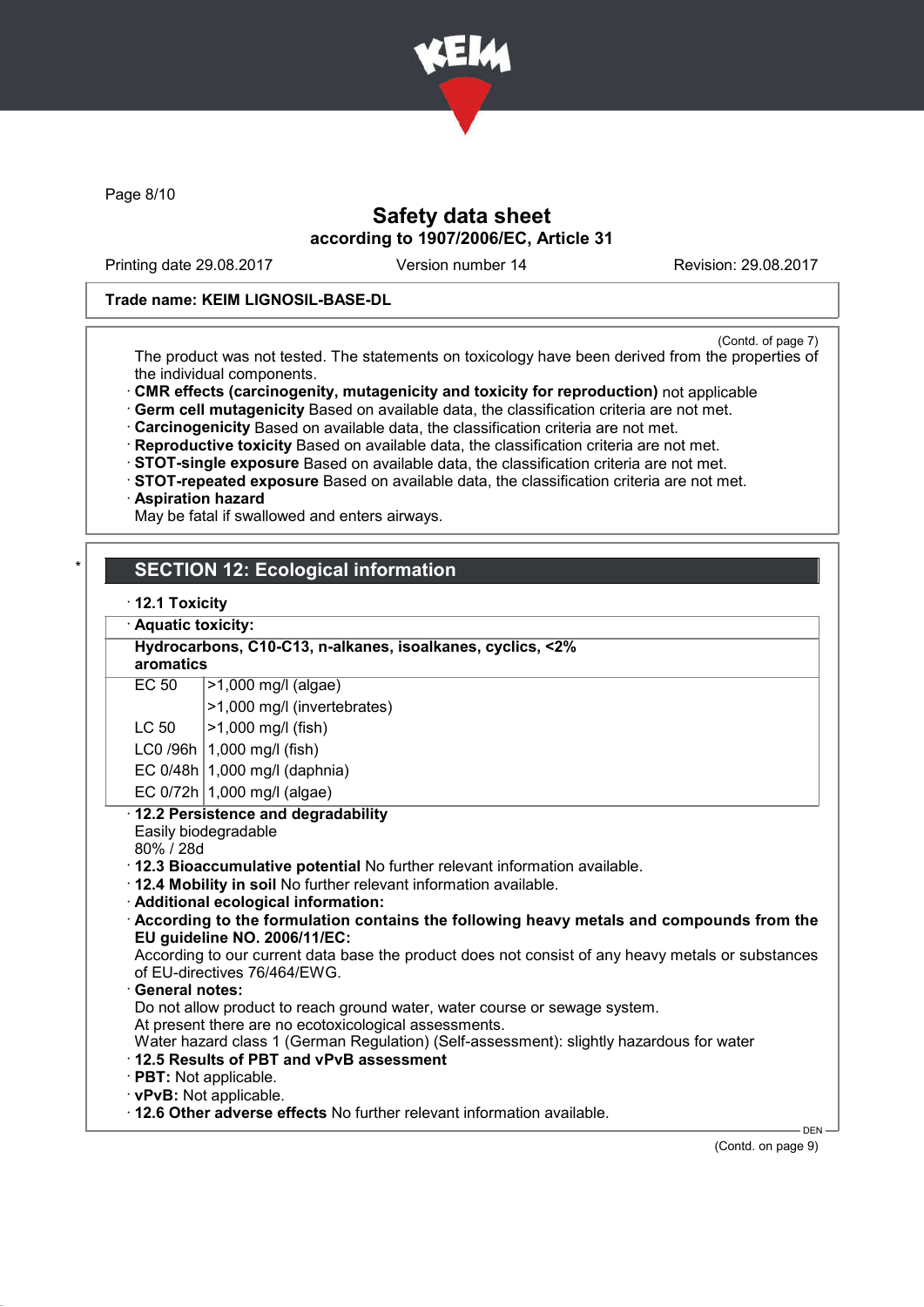

Page 9/10

## Safety data sheet according to 1907/2006/EC, Article 31

Printing date 29.08.2017 Version number 14 Revision: 29.08.2017

Trade name: KEIM LIGNOSIL-BASE-DL

(Contd. of page 8)

### SECTION 13: Disposal considerations

#### · 13.1 Waste treatment methods

#### · Recommendation

Must not be disposed with household garbage. Do not allow product to reach sewage system. Disposal must be made according to official regulations.

· European waste catalogue

14 06 03\* other solvents and solvent mixtures

#### · Uncleaned packaging:

- · Recommendation: Disposal must be made according to official regulations.
- · Recommended cleansing agents: Water, if necessary with cleansing agents.

| <b>SECTION 14: Transport information</b>                                   |                                                                                                                                                                                                                                                              |
|----------------------------------------------------------------------------|--------------------------------------------------------------------------------------------------------------------------------------------------------------------------------------------------------------------------------------------------------------|
| $\cdot$ 14.1 UN-Number<br>· ADR, IMDG, IATA                                | Void                                                                                                                                                                                                                                                         |
| 14.2 UN proper shipping name<br>· ADR, IMDG, IATA                          | Void                                                                                                                                                                                                                                                         |
| 14.3 Transport hazard class(es)                                            |                                                                                                                                                                                                                                                              |
| · ADR, IMDG, IATA<br>· Class                                               | Void                                                                                                                                                                                                                                                         |
| $\cdot$ 14.4 Packing group<br>· ADR, IMDG, IATA                            | Void                                                                                                                                                                                                                                                         |
| ⋅14.5 Environmental hazards:                                               | Not applicable.                                                                                                                                                                                                                                              |
| 14.6 Special precautions for user                                          | Not applicable.                                                                                                                                                                                                                                              |
| 14.7 Transport in bulk according to Annex II<br>of Marpol and the IBC Code | SEA:<br>14.7. Transport in bulk according to Annex II of<br>MARPOL 73/78 and the IBC Code<br>Substance Name: NOXIOUS LIQUID, N.F., (7)<br>N.O.S., (EXXSOL D60, contains iso-and<br>cycloalkanes (C10-C11))<br>Ship type required: 3<br>Pollution category: Y |
| · UN "Model Regulation":                                                   | Void                                                                                                                                                                                                                                                         |
|                                                                            | $DEN -$                                                                                                                                                                                                                                                      |

(Contd. on page 10)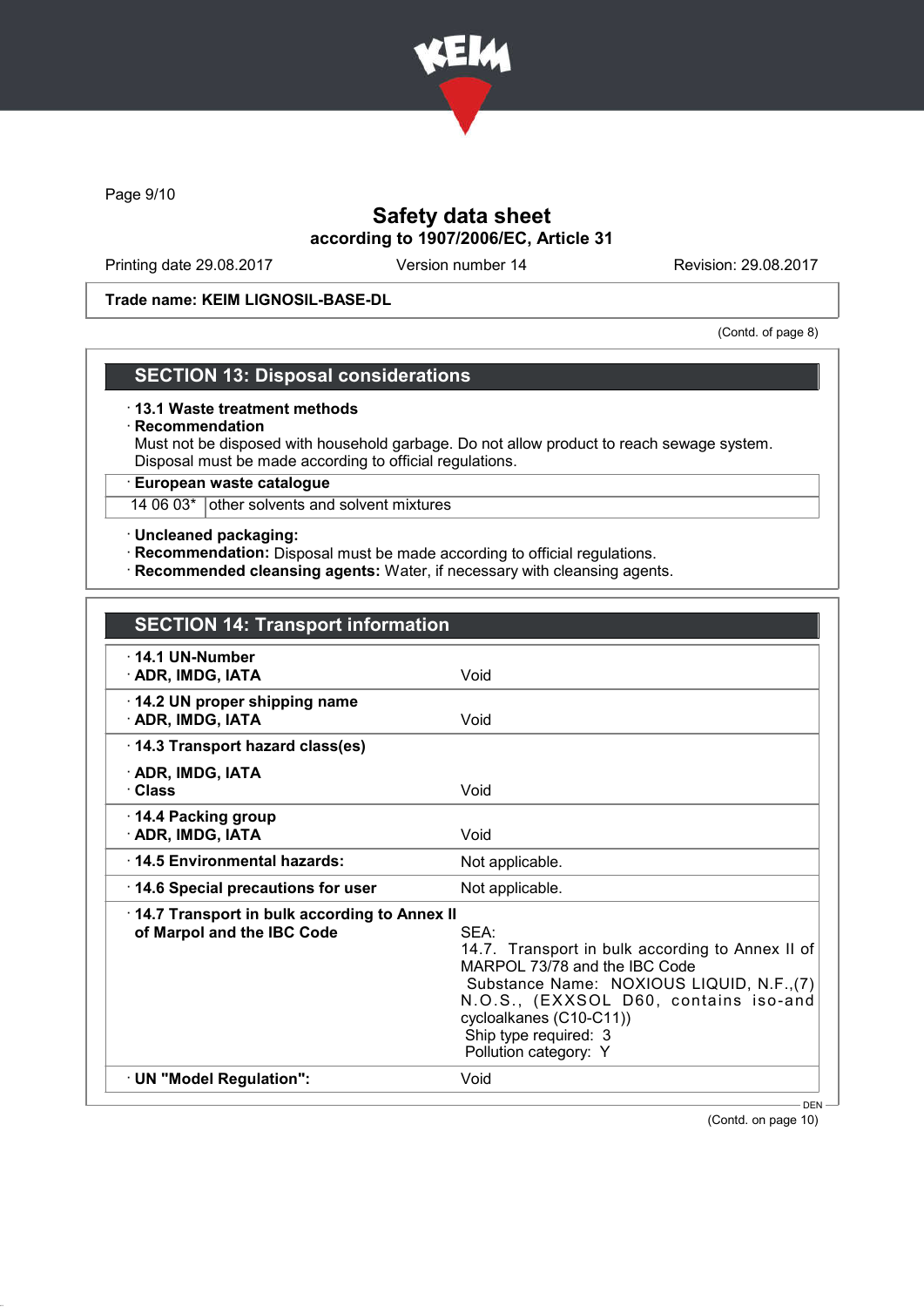

Page 10/10

## Safety data sheet according to 1907/2006/EC, Article 31

Printing date 29.08.2017 Version number 14 Revision: 29.08.2017

Trade name: KEIM LIGNOSIL-BASE-DL

(Contd. of page 9)

### **SECTION 15: Regulatory information**

- · 15.1 Safety, health and environmental regulations/legislation specific for the substance or mixture
- · Labelling according to Regulation (EC) No 1272/2008 For information on labelling please refer to section 2 of this document.
- · Directive 2012/18/EU
- · Named dangerous substances ANNEX I Substance is not listed.
- · National regulations:
- · Waterhazard class: Water hazard class 1 (Self-assessment): slightly hazardous for water.
- · Other regulations, limitations and prohibitive regulations
- · Please note:
- TRGS 200 (Germany) TRGS 500 (Germany)
- TRGS 510 (Germany)
- TRGS 900 (Germany)
- · Substances of very high concern (SVHC) according to REACH, Article 57 not applicable
- · Product-Code/Giscode: BSL50
- · 15.2 Chemical safety assessment: A Chemical Safety Assessment has been carried out.

### **SECTION 16: Other information**

This information is based on our present knowledge. However, this shall not constitute a guarantee for any specific product features and shall not establish a legally valid contractual relationship.

· Department issuing SDS: KEIMFARBEN Germany, Product safety department

Abbreviations and acronyms: ADR: Accord européen sur le transport des marchandises dangereuses par Route (European Agreement concerning the International Carriage of Dangerous Goods by Road) IMDG: International Maritime Code for Dangerous Goods IATA: International Air Transport Association GHS: Globally Harmonised System of Classification and Labelling of Chemicals EINECS: European Inventory of Existing Commercial Chemical Substances CAS: Chemical Abstracts Service (division of the American Chemical Society) TRGS: Technische Regeln für Gefahrstoffe (Technical Rules for Dangerous Substances, BAuA, Germany) VOC: Volatile Organic Compounds (USA, EU) LC50: Lethal concentration, 50 percent LD50: Lethal dose, 50 percent PBT: Persistent, Bioaccumulative and Toxic SVHC: Substances of Very High Concern vPvB: very Persistent and very Bioaccumulative AGW: Arbeitsplatzgrenzwert (Germany) EC10: Effective concentration at 10% mortality rate. EC50: Half maximal effective concentration. LC10: Lethal concentration at 10% mortality rate. NOEC: No observed effect concentration. REACH: Registration, Evaluation and Authorisation of Chemicals (Regulation (EC) No.1907/2006) Asp. Tox. 1: Aspiration hazard – Category 1 · \* Data compared to the previous version altered.  $\cdot$  This safety data sheet contains an annex !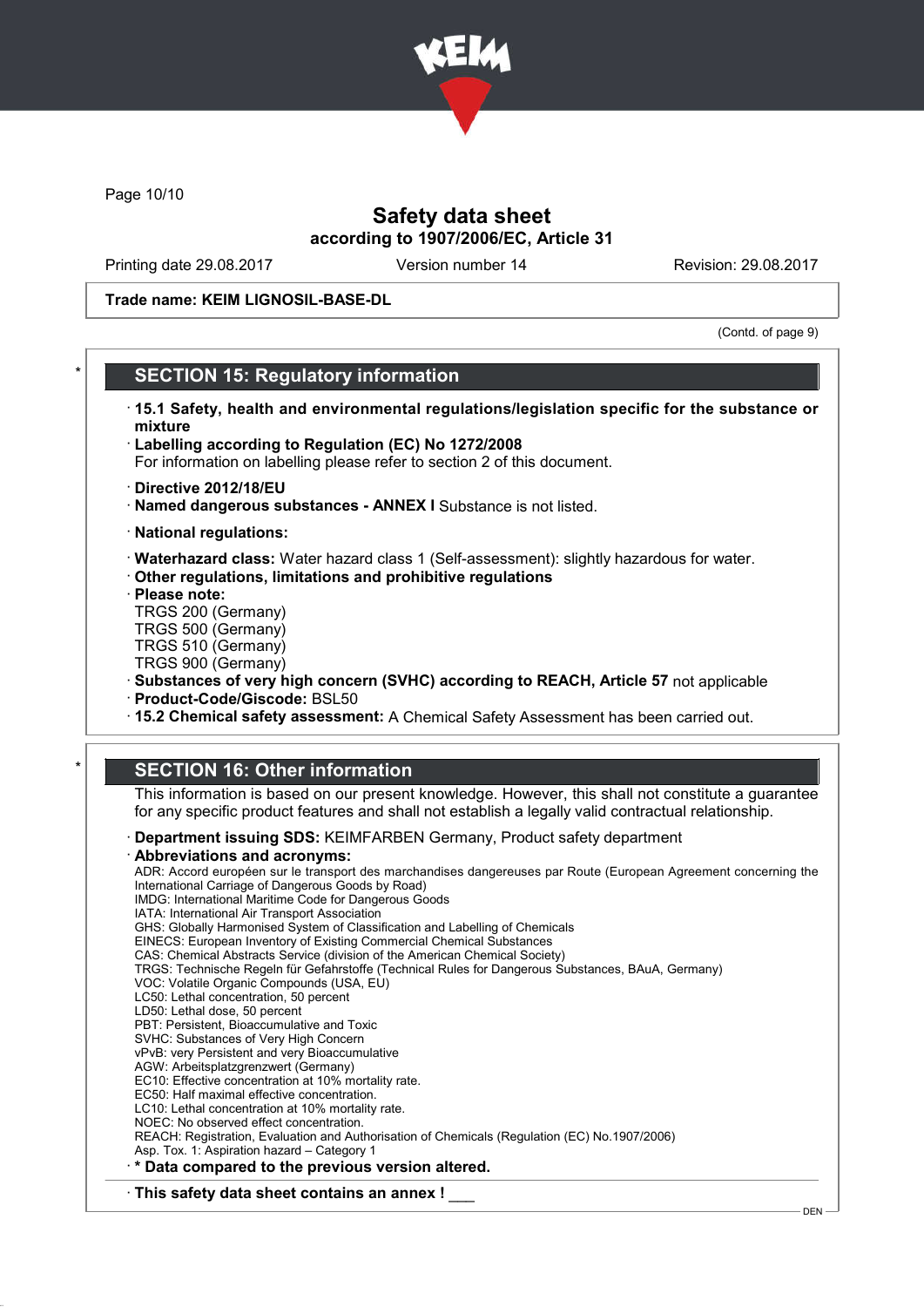

# \_\_\_\_\_\_\_\_\_\_\_\_\_\_\_\_\_\_\_\_\_\_\_\_\_\_\_\_\_\_\_\_\_\_\_\_\_\_\_\_\_\_\_\_\_\_\_\_\_\_\_\_\_\_\_\_\_\_\_\_\_\_\_\_\_\_\_\_\_\_\_\_\_\_\_\_\_\_\_\_\_\_\_\_\_\_\_\_\_\_\_\_\_\_\_\_\_\_\_\_\_\_\_\_\_\_\_\_\_\_\_\_\_\_\_\_\_ **Annex to the Safety Data Sheet According to Article 31(7) of Regulation 1907/2006/EC (REACH)**

#### **General information:**

Please send requests for additional uses or for extension of exposure scenarios to the following e-mail address: minodora.popescu@keimfarben.de

| <b>Section 1 Exposure Scenario Title</b>                                                                                                                                                                                                                                                                                                                                                                                                                                                                                               |                                                       |  |
|----------------------------------------------------------------------------------------------------------------------------------------------------------------------------------------------------------------------------------------------------------------------------------------------------------------------------------------------------------------------------------------------------------------------------------------------------------------------------------------------------------------------------------------|-------------------------------------------------------|--|
| Title:                                                                                                                                                                                                                                                                                                                                                                                                                                                                                                                                 |                                                       |  |
| Manufacture of substance                                                                                                                                                                                                                                                                                                                                                                                                                                                                                                               |                                                       |  |
| <b>Use Descriptor</b>                                                                                                                                                                                                                                                                                                                                                                                                                                                                                                                  |                                                       |  |
| Sector(s) of Use                                                                                                                                                                                                                                                                                                                                                                                                                                                                                                                       | SU10, SU3, SU8, SU9                                   |  |
| <b>Process Categories</b>                                                                                                                                                                                                                                                                                                                                                                                                                                                                                                              | PROC1, PROC15, PROC2, PROC3, PROC4, PROC8a,<br>PROC8b |  |
| <b>Environmental Release Categories</b>                                                                                                                                                                                                                                                                                                                                                                                                                                                                                                | ERC1, ERC4                                            |  |
| Specific Environmental Release Category                                                                                                                                                                                                                                                                                                                                                                                                                                                                                                |                                                       |  |
| Processes, tasks, activities covered                                                                                                                                                                                                                                                                                                                                                                                                                                                                                                   |                                                       |  |
| Manufacture of the substance or use as an intermediate, process chemical or extracting agent. Includes recycling/<br>recovery, material transfers, storage, maintenance and loading (ncluding marine vessel/barge, road/rail car and bulk<br>container).                                                                                                                                                                                                                                                                               |                                                       |  |
| Section 2 Operational conditions and risk management measures                                                                                                                                                                                                                                                                                                                                                                                                                                                                          |                                                       |  |
| Section 2.1 Control of worker exposure                                                                                                                                                                                                                                                                                                                                                                                                                                                                                                 |                                                       |  |
| <b>Product Characteristic</b>                                                                                                                                                                                                                                                                                                                                                                                                                                                                                                          |                                                       |  |
| <b>Liquefied Gas</b>                                                                                                                                                                                                                                                                                                                                                                                                                                                                                                                   |                                                       |  |
| Duration, frequency and amount                                                                                                                                                                                                                                                                                                                                                                                                                                                                                                         |                                                       |  |
| Covers daily exposures up to 8 hours (unless stated differently)[G2]                                                                                                                                                                                                                                                                                                                                                                                                                                                                   |                                                       |  |
| Covers percentage substance in the product up to 100 %[G13]                                                                                                                                                                                                                                                                                                                                                                                                                                                                            |                                                       |  |
| Other given operational conditions affecting workers exposure                                                                                                                                                                                                                                                                                                                                                                                                                                                                          |                                                       |  |
| Assumes a good basic standard of occupational hygiene is implemented [G1]<br><b>Contributing Scenarios/Specific Risk Management Measures and Operating Conditions</b>                                                                                                                                                                                                                                                                                                                                                                  |                                                       |  |
| (only required controls to demonstrate safe use listed)                                                                                                                                                                                                                                                                                                                                                                                                                                                                                |                                                       |  |
| <b>General measures (Aspiration Hazard)</b>                                                                                                                                                                                                                                                                                                                                                                                                                                                                                            |                                                       |  |
| The H304 risk phrase (May be fatal if swallowed and enters airways) relates to potential for aspiration, a                                                                                                                                                                                                                                                                                                                                                                                                                             |                                                       |  |
| non-quantifiable hazard determined by physico-chemical properties (i.e. viscosity) that can occur during ingestion and<br>also if it is vomited following ingestion. A DNEL cannot be derived. Risks from the physicochemical hazards of<br>substances can be controlled by implementing risk management measures. For substances classified as H304, the<br>following measures need to be implemented to control the aspiration hazard.<br>Do not ingest. If swallowed then seek immediate medical attention. Do NOT induce vomiting. |                                                       |  |
| Section 2.2 Control of environmental exposure                                                                                                                                                                                                                                                                                                                                                                                                                                                                                          |                                                       |  |
| <b>Product characteristics</b>                                                                                                                                                                                                                                                                                                                                                                                                                                                                                                         |                                                       |  |
| Not applicable                                                                                                                                                                                                                                                                                                                                                                                                                                                                                                                         |                                                       |  |
| Duration, frequency and amount                                                                                                                                                                                                                                                                                                                                                                                                                                                                                                         |                                                       |  |
| Not applicable                                                                                                                                                                                                                                                                                                                                                                                                                                                                                                                         |                                                       |  |
| Environmental factors not influenced by risk management                                                                                                                                                                                                                                                                                                                                                                                                                                                                                |                                                       |  |
| Not applicable                                                                                                                                                                                                                                                                                                                                                                                                                                                                                                                         |                                                       |  |
| Other given operational conditions affecting environmental exposure                                                                                                                                                                                                                                                                                                                                                                                                                                                                    |                                                       |  |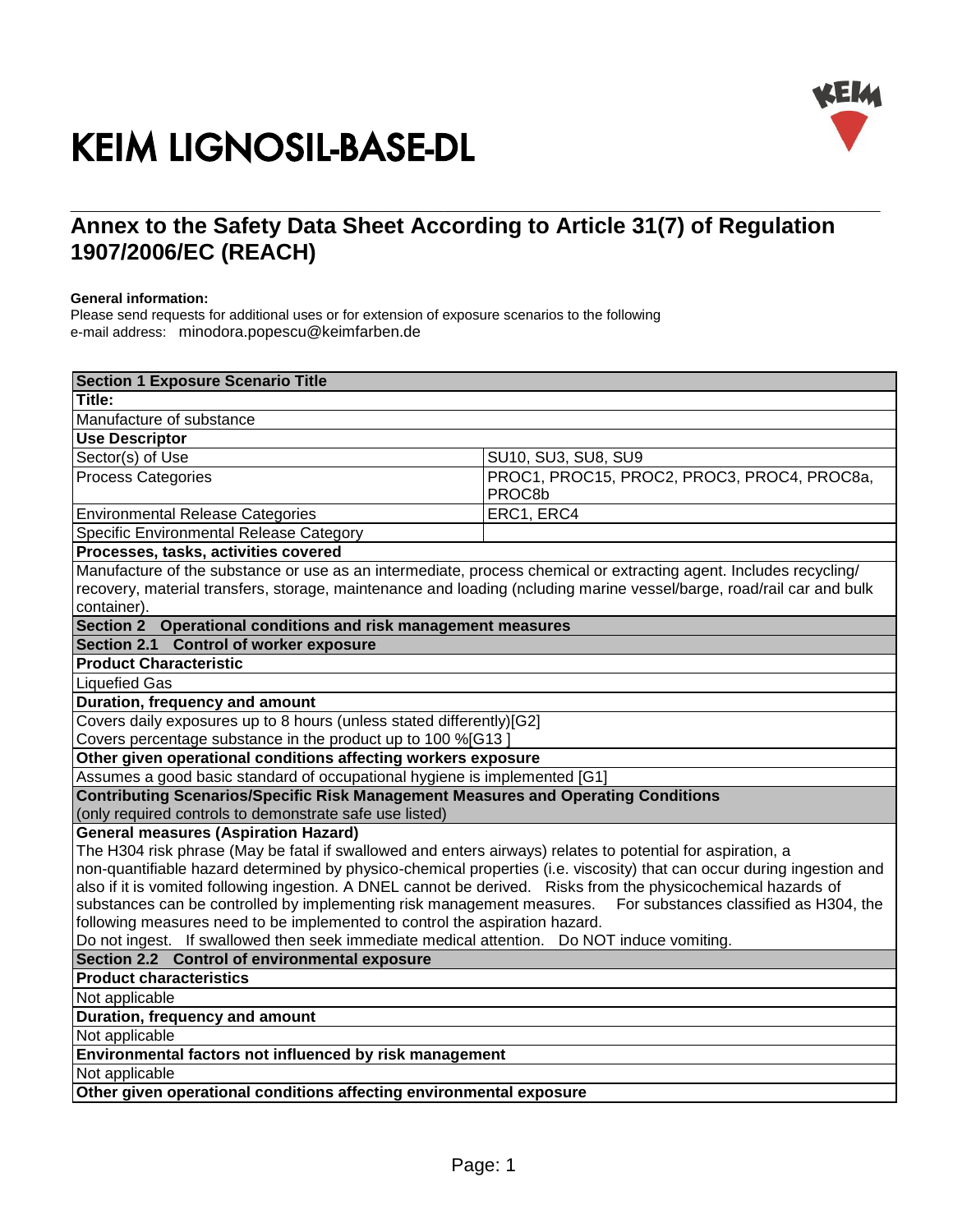

| Not applicable                                                                                             |  |  |
|------------------------------------------------------------------------------------------------------------|--|--|
| Technical conditions and measures at process level (source) to prevent release                             |  |  |
| Not applicable                                                                                             |  |  |
| Technical onsite conditions and measures to reduce or limit discharges, air emissions and releases to soil |  |  |
| Not applicable                                                                                             |  |  |
| Organisation measures to prevent/limit release from site                                                   |  |  |
| Not applicable                                                                                             |  |  |
| Conditions and measures related to municipal sewage treatment plant                                        |  |  |
| Not applicable                                                                                             |  |  |
| Conditions and measures related to external treatment of waste for disposal                                |  |  |
| Not applicable                                                                                             |  |  |
| Conditions and measures related to external recovery of waste                                              |  |  |
| Not applicable                                                                                             |  |  |
| Section 3 Exposure Estimation                                                                              |  |  |
| 3.1. Health                                                                                                |  |  |
| Not applicable                                                                                             |  |  |
| 3.2. Environment                                                                                           |  |  |
| Not applicable                                                                                             |  |  |
| Section 4 Guidance to check compliance with the Exposure Scenario                                          |  |  |
| 4.1. Health                                                                                                |  |  |
| Available hazard data do not support the need for a DNEL to be established for other health effects.[G36]  |  |  |
| Risk Management Measures are based on qualitative risk characterisation. [G37]                             |  |  |
| 4.2. Environment                                                                                           |  |  |
| Not applicable                                                                                             |  |  |
|                                                                                                            |  |  |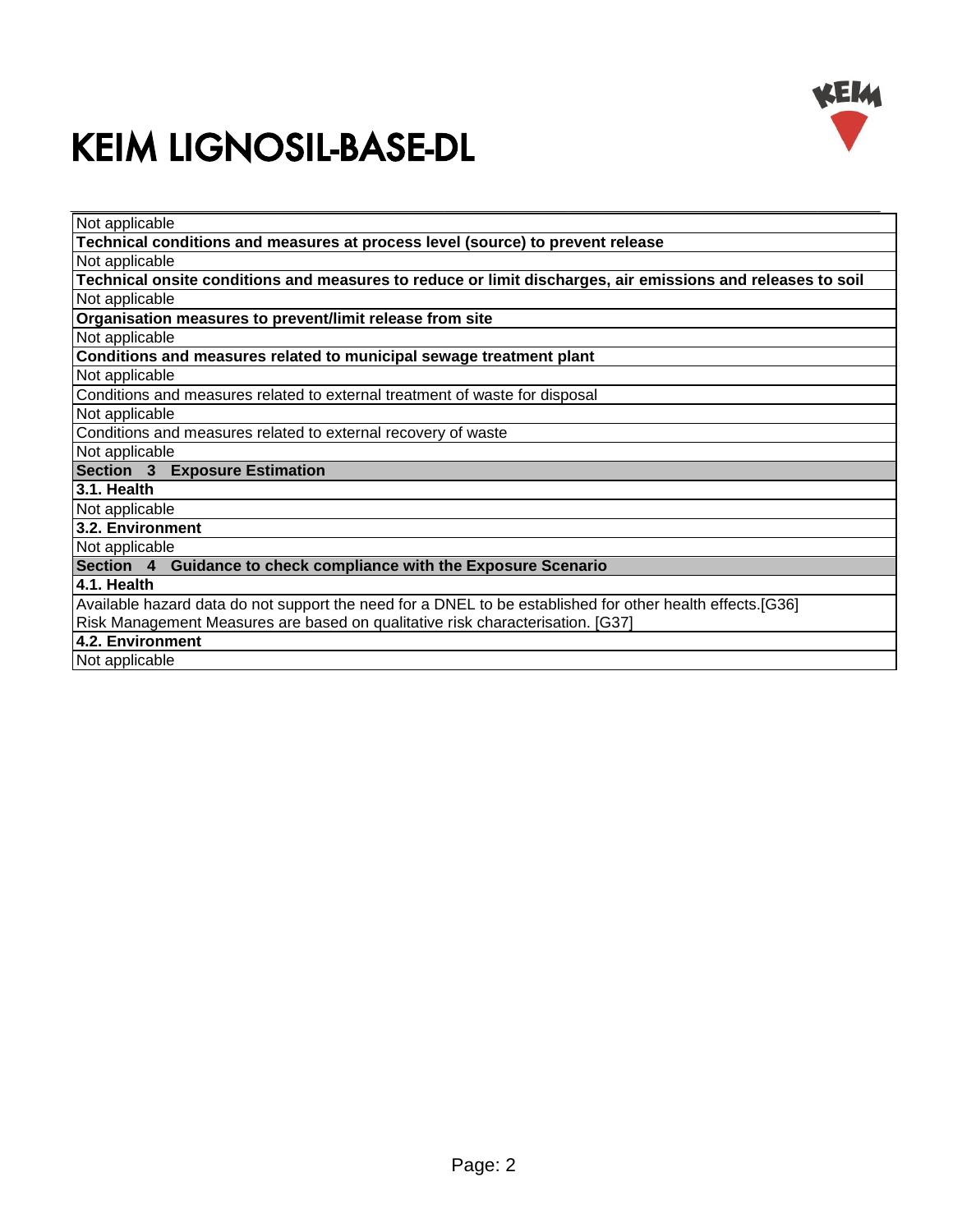



| <b>Section 1 Exposure Scenario Title</b>                                                                                                                                                                                               |                                                                   |  |
|----------------------------------------------------------------------------------------------------------------------------------------------------------------------------------------------------------------------------------------|-------------------------------------------------------------------|--|
| Title:                                                                                                                                                                                                                                 |                                                                   |  |
| Distribution of substance                                                                                                                                                                                                              |                                                                   |  |
| <b>Use Descriptor</b>                                                                                                                                                                                                                  |                                                                   |  |
| Sector(s) of Use                                                                                                                                                                                                                       | <b>SU3, SU8, SU9</b>                                              |  |
| <b>Process Categories</b>                                                                                                                                                                                                              | PROC1, PROC15, PROC2, PROC3, PROC4, PROC8a,                       |  |
|                                                                                                                                                                                                                                        | PROC8b, PROC9                                                     |  |
| <b>Environmental Release Categories</b>                                                                                                                                                                                                | ERC1, ERC2, ERC3, ERC4, ERC5, ERC6A, ERC6B,<br>ERC6C, ERC6D, ERC7 |  |
| Specific Environmental Release Category                                                                                                                                                                                                |                                                                   |  |
| Processes, tasks, activities covered                                                                                                                                                                                                   |                                                                   |  |
| Loading (including marine vessel/barge, rail/road car and IBC loading) and repacking (including drums and small<br>packs) of substance, including its sampling, storage, unloading, distribution and associated laboratory activities. |                                                                   |  |
| Section 2 Operational conditions and risk management measures                                                                                                                                                                          |                                                                   |  |
| Section 2.1 Control of worker exposure                                                                                                                                                                                                 |                                                                   |  |
| <b>Product Characteristic</b>                                                                                                                                                                                                          |                                                                   |  |
| <b>Liquefied Gas</b>                                                                                                                                                                                                                   |                                                                   |  |
| Duration, frequency and amount                                                                                                                                                                                                         |                                                                   |  |
| Covers daily exposures up to 8 hours (unless stated differently)[G2]                                                                                                                                                                   |                                                                   |  |
| Covers percentage substance in the product up to 100 %[G13]                                                                                                                                                                            |                                                                   |  |
| Other given operational conditions affecting workers exposure                                                                                                                                                                          |                                                                   |  |
| Assumes a good basic standard of occupational hygiene is implemented [G1]                                                                                                                                                              |                                                                   |  |
| <b>Contributing Scenarios/Specific Risk Management Measures and Operating Conditions</b>                                                                                                                                               |                                                                   |  |
| (only required controls to demonstrate safe use listed)                                                                                                                                                                                |                                                                   |  |
| <b>General measures (Aspiration Hazard)</b>                                                                                                                                                                                            |                                                                   |  |
| The H304 risk phrase (May be fatal if swallowed and enters airways) relates to potential for aspiration, a                                                                                                                             |                                                                   |  |
| non-quantifiable hazard determined by physico-chemical properties (i.e. viscosity) that can occur during ingestion and                                                                                                                 |                                                                   |  |
| also if it is vomited following ingestion. A DNEL cannot be derived. Risks from the physicochemical hazards of                                                                                                                         |                                                                   |  |
| substances can be controlled by implementing risk management measures. For substances classified as H304, the                                                                                                                          |                                                                   |  |
| following measures need to be implemented to control the aspiration hazard.                                                                                                                                                            |                                                                   |  |
| Do not ingest. If swallowed then seek immediate medical attention. Do NOT induce vomiting.                                                                                                                                             |                                                                   |  |
| Section 2.2 Control of environmental exposure                                                                                                                                                                                          |                                                                   |  |
| <b>Product characteristics</b>                                                                                                                                                                                                         |                                                                   |  |
| Not applicable                                                                                                                                                                                                                         |                                                                   |  |
| Duration, frequency and amount                                                                                                                                                                                                         |                                                                   |  |
| Not applicable                                                                                                                                                                                                                         |                                                                   |  |
| Environmental factors not influenced by risk management                                                                                                                                                                                |                                                                   |  |
| Not applicable                                                                                                                                                                                                                         |                                                                   |  |
| Other given operational conditions affecting environmental exposure                                                                                                                                                                    |                                                                   |  |
| Not applicable                                                                                                                                                                                                                         |                                                                   |  |
| Technical conditions and measures at process level (source) to prevent release                                                                                                                                                         |                                                                   |  |
| Not applicable                                                                                                                                                                                                                         |                                                                   |  |
| Technical onsite conditions and measures to reduce or limit discharges, air emissions and releases to soil                                                                                                                             |                                                                   |  |
| Not applicable                                                                                                                                                                                                                         |                                                                   |  |
| Organisation measures to prevent/limit release from site                                                                                                                                                                               |                                                                   |  |
| Not applicable                                                                                                                                                                                                                         |                                                                   |  |
| Conditions and measures related to municipal sewage treatment plant                                                                                                                                                                    |                                                                   |  |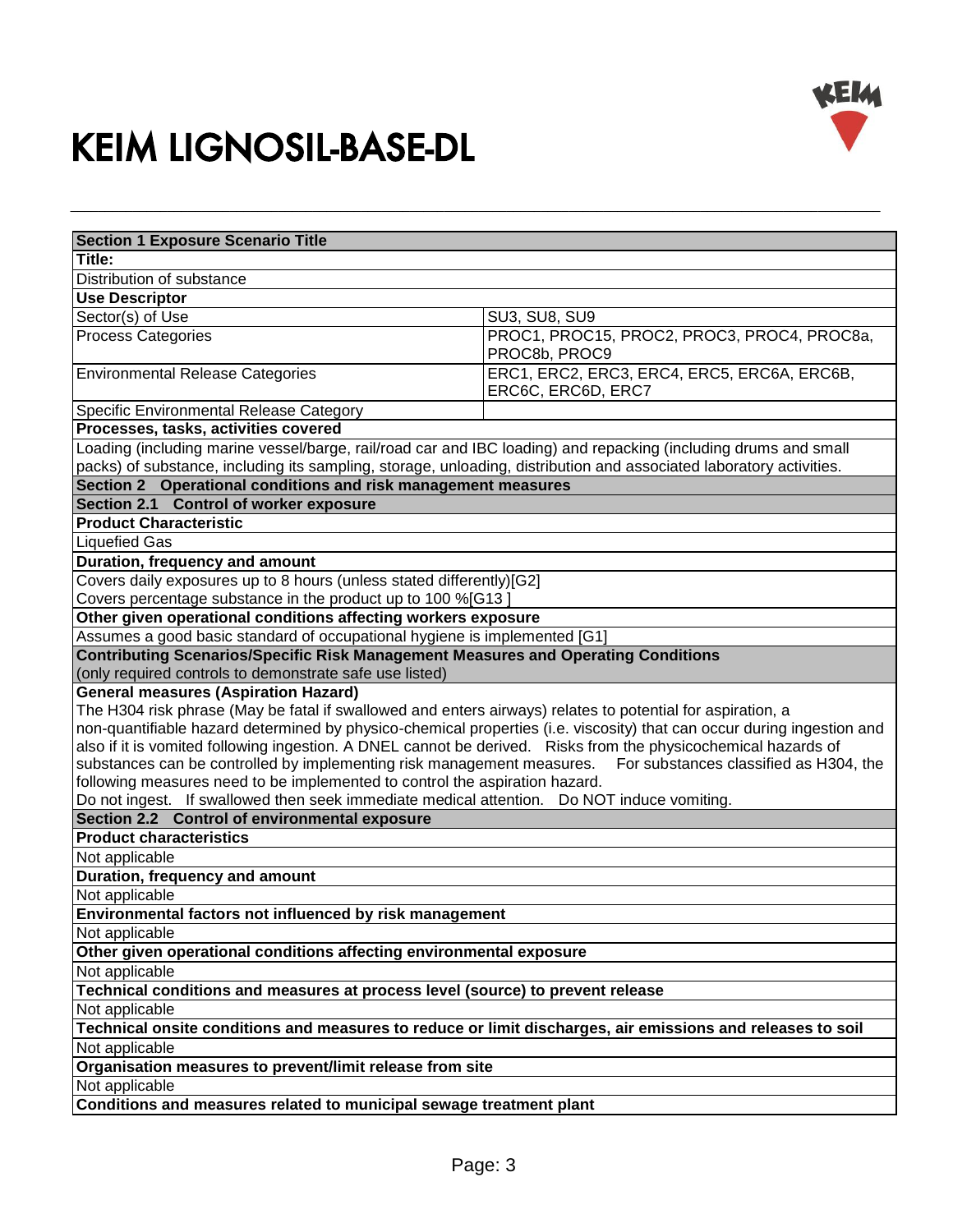

| Not applicable                                                                                            |  |  |
|-----------------------------------------------------------------------------------------------------------|--|--|
| Conditions and measures related to external treatment of waste for disposal                               |  |  |
| Not applicable                                                                                            |  |  |
| Conditions and measures related to external recovery of waste                                             |  |  |
| Not applicable                                                                                            |  |  |
| Section 3 Exposure Estimation                                                                             |  |  |
| 3.1. Health                                                                                               |  |  |
| Not applicable                                                                                            |  |  |
| 3.2. Environment                                                                                          |  |  |
| Not applicable                                                                                            |  |  |
| Section 4 Guidance to check compliance with the Exposure Scenario                                         |  |  |
| 4.1. Health                                                                                               |  |  |
| Available hazard data do not support the need for a DNEL to be established for other health effects.[G36] |  |  |
| Risk Management Measures are based on qualitative risk characterisation. [G37]                            |  |  |
| 4.2. Environment                                                                                          |  |  |
| Not applicable                                                                                            |  |  |
|                                                                                                           |  |  |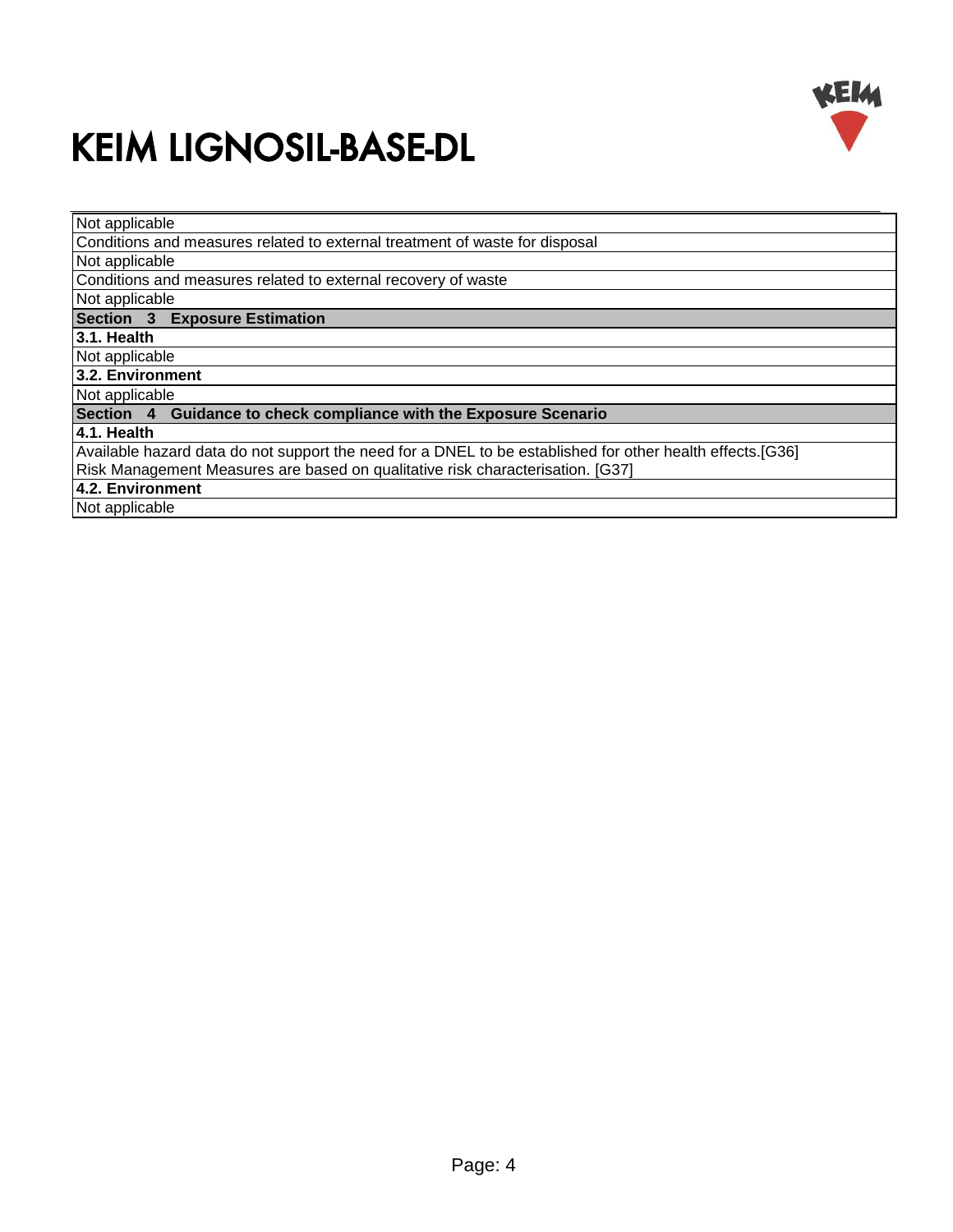

| <b>Section 1 Exposure Scenario Title</b><br>Title:<br>Formulation and (re)packing of substances and mixtures<br><b>Use Descriptor</b><br>Sector(s) of Use<br><b>SU10, SU3</b><br>PROC1, PROC14, PROC15, PROC2, PROC3, PROC4,<br><b>Process Categories</b><br>PROC5, PROC8a, PROC8b, PROC9<br>ERC <sub>2</sub><br>Specific Environmental Release Category<br>Processes, tasks, activities covered<br>Formulation, packing and re-packing of the substance and its mixtures in batch or continuous operations, including<br>storage, materials transfers, mixing, tabletting, compression, pelletisation, extrusion, large and small scale packing,<br>sampling, maintenanance and associated laboratory activities.<br>Section 2 Operational conditions and risk management measures<br>Section 2.1 Control of worker exposure<br><b>Product Characteristic</b><br><b>Liquefied Gas</b><br>Duration, frequency and amount<br>Covers daily exposures up to 8 hours (unless stated differently)[G2]<br>Covers percentage substance in the product up to 100 %[G13]<br>Other given operational conditions affecting workers exposure<br>Assumes a good basic standard of occupational hygiene is implemented [G1]<br><b>Contributing Scenarios/Specific Risk Management Measures and Operating Conditions</b><br>(only required controls to demonstrate safe use listed)<br><b>General measures (Aspiration Hazard)</b><br>The H304 risk phrase (May be fatal if swallowed and enters airways) relates to potential for aspiration, a<br>non-quantifiable hazard determined by physico-chemical properties (i.e. viscosity) that can occur during ingestion and<br>also if it is vomited following ingestion. A DNEL cannot be derived. Risks from the physicochemical hazards of<br>substances can be controlled by implementing risk management measures. For substances classified as H304, the<br>following measures need to be implemented to control the aspiration hazard.<br>Do not ingest. If swallowed then seek immediate medical attention. Do NOT induce vomiting.<br>Section 2.2 Control of environmental exposure<br><b>Product characteristics</b><br>Not applicable<br>Duration, frequency and amount |                                         |  |  |  |
|--------------------------------------------------------------------------------------------------------------------------------------------------------------------------------------------------------------------------------------------------------------------------------------------------------------------------------------------------------------------------------------------------------------------------------------------------------------------------------------------------------------------------------------------------------------------------------------------------------------------------------------------------------------------------------------------------------------------------------------------------------------------------------------------------------------------------------------------------------------------------------------------------------------------------------------------------------------------------------------------------------------------------------------------------------------------------------------------------------------------------------------------------------------------------------------------------------------------------------------------------------------------------------------------------------------------------------------------------------------------------------------------------------------------------------------------------------------------------------------------------------------------------------------------------------------------------------------------------------------------------------------------------------------------------------------------------------------------------------------------------------------------------------------------------------------------------------------------------------------------------------------------------------------------------------------------------------------------------------------------------------------------------------------------------------------------------------------------------------------------------------------------------------------------------------------------------------------------|-----------------------------------------|--|--|--|
|                                                                                                                                                                                                                                                                                                                                                                                                                                                                                                                                                                                                                                                                                                                                                                                                                                                                                                                                                                                                                                                                                                                                                                                                                                                                                                                                                                                                                                                                                                                                                                                                                                                                                                                                                                                                                                                                                                                                                                                                                                                                                                                                                                                                                    |                                         |  |  |  |
|                                                                                                                                                                                                                                                                                                                                                                                                                                                                                                                                                                                                                                                                                                                                                                                                                                                                                                                                                                                                                                                                                                                                                                                                                                                                                                                                                                                                                                                                                                                                                                                                                                                                                                                                                                                                                                                                                                                                                                                                                                                                                                                                                                                                                    |                                         |  |  |  |
|                                                                                                                                                                                                                                                                                                                                                                                                                                                                                                                                                                                                                                                                                                                                                                                                                                                                                                                                                                                                                                                                                                                                                                                                                                                                                                                                                                                                                                                                                                                                                                                                                                                                                                                                                                                                                                                                                                                                                                                                                                                                                                                                                                                                                    |                                         |  |  |  |
|                                                                                                                                                                                                                                                                                                                                                                                                                                                                                                                                                                                                                                                                                                                                                                                                                                                                                                                                                                                                                                                                                                                                                                                                                                                                                                                                                                                                                                                                                                                                                                                                                                                                                                                                                                                                                                                                                                                                                                                                                                                                                                                                                                                                                    |                                         |  |  |  |
|                                                                                                                                                                                                                                                                                                                                                                                                                                                                                                                                                                                                                                                                                                                                                                                                                                                                                                                                                                                                                                                                                                                                                                                                                                                                                                                                                                                                                                                                                                                                                                                                                                                                                                                                                                                                                                                                                                                                                                                                                                                                                                                                                                                                                    |                                         |  |  |  |
|                                                                                                                                                                                                                                                                                                                                                                                                                                                                                                                                                                                                                                                                                                                                                                                                                                                                                                                                                                                                                                                                                                                                                                                                                                                                                                                                                                                                                                                                                                                                                                                                                                                                                                                                                                                                                                                                                                                                                                                                                                                                                                                                                                                                                    |                                         |  |  |  |
|                                                                                                                                                                                                                                                                                                                                                                                                                                                                                                                                                                                                                                                                                                                                                                                                                                                                                                                                                                                                                                                                                                                                                                                                                                                                                                                                                                                                                                                                                                                                                                                                                                                                                                                                                                                                                                                                                                                                                                                                                                                                                                                                                                                                                    |                                         |  |  |  |
|                                                                                                                                                                                                                                                                                                                                                                                                                                                                                                                                                                                                                                                                                                                                                                                                                                                                                                                                                                                                                                                                                                                                                                                                                                                                                                                                                                                                                                                                                                                                                                                                                                                                                                                                                                                                                                                                                                                                                                                                                                                                                                                                                                                                                    | <b>Environmental Release Categories</b> |  |  |  |
|                                                                                                                                                                                                                                                                                                                                                                                                                                                                                                                                                                                                                                                                                                                                                                                                                                                                                                                                                                                                                                                                                                                                                                                                                                                                                                                                                                                                                                                                                                                                                                                                                                                                                                                                                                                                                                                                                                                                                                                                                                                                                                                                                                                                                    |                                         |  |  |  |
|                                                                                                                                                                                                                                                                                                                                                                                                                                                                                                                                                                                                                                                                                                                                                                                                                                                                                                                                                                                                                                                                                                                                                                                                                                                                                                                                                                                                                                                                                                                                                                                                                                                                                                                                                                                                                                                                                                                                                                                                                                                                                                                                                                                                                    |                                         |  |  |  |
|                                                                                                                                                                                                                                                                                                                                                                                                                                                                                                                                                                                                                                                                                                                                                                                                                                                                                                                                                                                                                                                                                                                                                                                                                                                                                                                                                                                                                                                                                                                                                                                                                                                                                                                                                                                                                                                                                                                                                                                                                                                                                                                                                                                                                    |                                         |  |  |  |
|                                                                                                                                                                                                                                                                                                                                                                                                                                                                                                                                                                                                                                                                                                                                                                                                                                                                                                                                                                                                                                                                                                                                                                                                                                                                                                                                                                                                                                                                                                                                                                                                                                                                                                                                                                                                                                                                                                                                                                                                                                                                                                                                                                                                                    |                                         |  |  |  |
|                                                                                                                                                                                                                                                                                                                                                                                                                                                                                                                                                                                                                                                                                                                                                                                                                                                                                                                                                                                                                                                                                                                                                                                                                                                                                                                                                                                                                                                                                                                                                                                                                                                                                                                                                                                                                                                                                                                                                                                                                                                                                                                                                                                                                    |                                         |  |  |  |
|                                                                                                                                                                                                                                                                                                                                                                                                                                                                                                                                                                                                                                                                                                                                                                                                                                                                                                                                                                                                                                                                                                                                                                                                                                                                                                                                                                                                                                                                                                                                                                                                                                                                                                                                                                                                                                                                                                                                                                                                                                                                                                                                                                                                                    |                                         |  |  |  |
|                                                                                                                                                                                                                                                                                                                                                                                                                                                                                                                                                                                                                                                                                                                                                                                                                                                                                                                                                                                                                                                                                                                                                                                                                                                                                                                                                                                                                                                                                                                                                                                                                                                                                                                                                                                                                                                                                                                                                                                                                                                                                                                                                                                                                    |                                         |  |  |  |
|                                                                                                                                                                                                                                                                                                                                                                                                                                                                                                                                                                                                                                                                                                                                                                                                                                                                                                                                                                                                                                                                                                                                                                                                                                                                                                                                                                                                                                                                                                                                                                                                                                                                                                                                                                                                                                                                                                                                                                                                                                                                                                                                                                                                                    |                                         |  |  |  |
|                                                                                                                                                                                                                                                                                                                                                                                                                                                                                                                                                                                                                                                                                                                                                                                                                                                                                                                                                                                                                                                                                                                                                                                                                                                                                                                                                                                                                                                                                                                                                                                                                                                                                                                                                                                                                                                                                                                                                                                                                                                                                                                                                                                                                    |                                         |  |  |  |
|                                                                                                                                                                                                                                                                                                                                                                                                                                                                                                                                                                                                                                                                                                                                                                                                                                                                                                                                                                                                                                                                                                                                                                                                                                                                                                                                                                                                                                                                                                                                                                                                                                                                                                                                                                                                                                                                                                                                                                                                                                                                                                                                                                                                                    |                                         |  |  |  |
|                                                                                                                                                                                                                                                                                                                                                                                                                                                                                                                                                                                                                                                                                                                                                                                                                                                                                                                                                                                                                                                                                                                                                                                                                                                                                                                                                                                                                                                                                                                                                                                                                                                                                                                                                                                                                                                                                                                                                                                                                                                                                                                                                                                                                    |                                         |  |  |  |
|                                                                                                                                                                                                                                                                                                                                                                                                                                                                                                                                                                                                                                                                                                                                                                                                                                                                                                                                                                                                                                                                                                                                                                                                                                                                                                                                                                                                                                                                                                                                                                                                                                                                                                                                                                                                                                                                                                                                                                                                                                                                                                                                                                                                                    |                                         |  |  |  |
|                                                                                                                                                                                                                                                                                                                                                                                                                                                                                                                                                                                                                                                                                                                                                                                                                                                                                                                                                                                                                                                                                                                                                                                                                                                                                                                                                                                                                                                                                                                                                                                                                                                                                                                                                                                                                                                                                                                                                                                                                                                                                                                                                                                                                    |                                         |  |  |  |
|                                                                                                                                                                                                                                                                                                                                                                                                                                                                                                                                                                                                                                                                                                                                                                                                                                                                                                                                                                                                                                                                                                                                                                                                                                                                                                                                                                                                                                                                                                                                                                                                                                                                                                                                                                                                                                                                                                                                                                                                                                                                                                                                                                                                                    |                                         |  |  |  |
|                                                                                                                                                                                                                                                                                                                                                                                                                                                                                                                                                                                                                                                                                                                                                                                                                                                                                                                                                                                                                                                                                                                                                                                                                                                                                                                                                                                                                                                                                                                                                                                                                                                                                                                                                                                                                                                                                                                                                                                                                                                                                                                                                                                                                    |                                         |  |  |  |
|                                                                                                                                                                                                                                                                                                                                                                                                                                                                                                                                                                                                                                                                                                                                                                                                                                                                                                                                                                                                                                                                                                                                                                                                                                                                                                                                                                                                                                                                                                                                                                                                                                                                                                                                                                                                                                                                                                                                                                                                                                                                                                                                                                                                                    |                                         |  |  |  |
|                                                                                                                                                                                                                                                                                                                                                                                                                                                                                                                                                                                                                                                                                                                                                                                                                                                                                                                                                                                                                                                                                                                                                                                                                                                                                                                                                                                                                                                                                                                                                                                                                                                                                                                                                                                                                                                                                                                                                                                                                                                                                                                                                                                                                    |                                         |  |  |  |
|                                                                                                                                                                                                                                                                                                                                                                                                                                                                                                                                                                                                                                                                                                                                                                                                                                                                                                                                                                                                                                                                                                                                                                                                                                                                                                                                                                                                                                                                                                                                                                                                                                                                                                                                                                                                                                                                                                                                                                                                                                                                                                                                                                                                                    |                                         |  |  |  |
|                                                                                                                                                                                                                                                                                                                                                                                                                                                                                                                                                                                                                                                                                                                                                                                                                                                                                                                                                                                                                                                                                                                                                                                                                                                                                                                                                                                                                                                                                                                                                                                                                                                                                                                                                                                                                                                                                                                                                                                                                                                                                                                                                                                                                    |                                         |  |  |  |
|                                                                                                                                                                                                                                                                                                                                                                                                                                                                                                                                                                                                                                                                                                                                                                                                                                                                                                                                                                                                                                                                                                                                                                                                                                                                                                                                                                                                                                                                                                                                                                                                                                                                                                                                                                                                                                                                                                                                                                                                                                                                                                                                                                                                                    |                                         |  |  |  |
|                                                                                                                                                                                                                                                                                                                                                                                                                                                                                                                                                                                                                                                                                                                                                                                                                                                                                                                                                                                                                                                                                                                                                                                                                                                                                                                                                                                                                                                                                                                                                                                                                                                                                                                                                                                                                                                                                                                                                                                                                                                                                                                                                                                                                    |                                         |  |  |  |
|                                                                                                                                                                                                                                                                                                                                                                                                                                                                                                                                                                                                                                                                                                                                                                                                                                                                                                                                                                                                                                                                                                                                                                                                                                                                                                                                                                                                                                                                                                                                                                                                                                                                                                                                                                                                                                                                                                                                                                                                                                                                                                                                                                                                                    |                                         |  |  |  |
|                                                                                                                                                                                                                                                                                                                                                                                                                                                                                                                                                                                                                                                                                                                                                                                                                                                                                                                                                                                                                                                                                                                                                                                                                                                                                                                                                                                                                                                                                                                                                                                                                                                                                                                                                                                                                                                                                                                                                                                                                                                                                                                                                                                                                    |                                         |  |  |  |
|                                                                                                                                                                                                                                                                                                                                                                                                                                                                                                                                                                                                                                                                                                                                                                                                                                                                                                                                                                                                                                                                                                                                                                                                                                                                                                                                                                                                                                                                                                                                                                                                                                                                                                                                                                                                                                                                                                                                                                                                                                                                                                                                                                                                                    |                                         |  |  |  |
|                                                                                                                                                                                                                                                                                                                                                                                                                                                                                                                                                                                                                                                                                                                                                                                                                                                                                                                                                                                                                                                                                                                                                                                                                                                                                                                                                                                                                                                                                                                                                                                                                                                                                                                                                                                                                                                                                                                                                                                                                                                                                                                                                                                                                    |                                         |  |  |  |
|                                                                                                                                                                                                                                                                                                                                                                                                                                                                                                                                                                                                                                                                                                                                                                                                                                                                                                                                                                                                                                                                                                                                                                                                                                                                                                                                                                                                                                                                                                                                                                                                                                                                                                                                                                                                                                                                                                                                                                                                                                                                                                                                                                                                                    |                                         |  |  |  |
|                                                                                                                                                                                                                                                                                                                                                                                                                                                                                                                                                                                                                                                                                                                                                                                                                                                                                                                                                                                                                                                                                                                                                                                                                                                                                                                                                                                                                                                                                                                                                                                                                                                                                                                                                                                                                                                                                                                                                                                                                                                                                                                                                                                                                    |                                         |  |  |  |
|                                                                                                                                                                                                                                                                                                                                                                                                                                                                                                                                                                                                                                                                                                                                                                                                                                                                                                                                                                                                                                                                                                                                                                                                                                                                                                                                                                                                                                                                                                                                                                                                                                                                                                                                                                                                                                                                                                                                                                                                                                                                                                                                                                                                                    |                                         |  |  |  |
| Not applicable                                                                                                                                                                                                                                                                                                                                                                                                                                                                                                                                                                                                                                                                                                                                                                                                                                                                                                                                                                                                                                                                                                                                                                                                                                                                                                                                                                                                                                                                                                                                                                                                                                                                                                                                                                                                                                                                                                                                                                                                                                                                                                                                                                                                     |                                         |  |  |  |
| Environmental factors not influenced by risk management                                                                                                                                                                                                                                                                                                                                                                                                                                                                                                                                                                                                                                                                                                                                                                                                                                                                                                                                                                                                                                                                                                                                                                                                                                                                                                                                                                                                                                                                                                                                                                                                                                                                                                                                                                                                                                                                                                                                                                                                                                                                                                                                                            |                                         |  |  |  |
| Not applicable                                                                                                                                                                                                                                                                                                                                                                                                                                                                                                                                                                                                                                                                                                                                                                                                                                                                                                                                                                                                                                                                                                                                                                                                                                                                                                                                                                                                                                                                                                                                                                                                                                                                                                                                                                                                                                                                                                                                                                                                                                                                                                                                                                                                     |                                         |  |  |  |
| Other given operational conditions affecting environmental exposure                                                                                                                                                                                                                                                                                                                                                                                                                                                                                                                                                                                                                                                                                                                                                                                                                                                                                                                                                                                                                                                                                                                                                                                                                                                                                                                                                                                                                                                                                                                                                                                                                                                                                                                                                                                                                                                                                                                                                                                                                                                                                                                                                |                                         |  |  |  |
| Not applicable                                                                                                                                                                                                                                                                                                                                                                                                                                                                                                                                                                                                                                                                                                                                                                                                                                                                                                                                                                                                                                                                                                                                                                                                                                                                                                                                                                                                                                                                                                                                                                                                                                                                                                                                                                                                                                                                                                                                                                                                                                                                                                                                                                                                     |                                         |  |  |  |
| Technical conditions and measures at process level (source) to prevent release                                                                                                                                                                                                                                                                                                                                                                                                                                                                                                                                                                                                                                                                                                                                                                                                                                                                                                                                                                                                                                                                                                                                                                                                                                                                                                                                                                                                                                                                                                                                                                                                                                                                                                                                                                                                                                                                                                                                                                                                                                                                                                                                     |                                         |  |  |  |
| Not applicable                                                                                                                                                                                                                                                                                                                                                                                                                                                                                                                                                                                                                                                                                                                                                                                                                                                                                                                                                                                                                                                                                                                                                                                                                                                                                                                                                                                                                                                                                                                                                                                                                                                                                                                                                                                                                                                                                                                                                                                                                                                                                                                                                                                                     |                                         |  |  |  |
| Technical onsite conditions and measures to reduce or limit discharges, air emissions and releases to soil                                                                                                                                                                                                                                                                                                                                                                                                                                                                                                                                                                                                                                                                                                                                                                                                                                                                                                                                                                                                                                                                                                                                                                                                                                                                                                                                                                                                                                                                                                                                                                                                                                                                                                                                                                                                                                                                                                                                                                                                                                                                                                         |                                         |  |  |  |
| Not applicable                                                                                                                                                                                                                                                                                                                                                                                                                                                                                                                                                                                                                                                                                                                                                                                                                                                                                                                                                                                                                                                                                                                                                                                                                                                                                                                                                                                                                                                                                                                                                                                                                                                                                                                                                                                                                                                                                                                                                                                                                                                                                                                                                                                                     |                                         |  |  |  |
| Organisation measures to prevent/limit release from site                                                                                                                                                                                                                                                                                                                                                                                                                                                                                                                                                                                                                                                                                                                                                                                                                                                                                                                                                                                                                                                                                                                                                                                                                                                                                                                                                                                                                                                                                                                                                                                                                                                                                                                                                                                                                                                                                                                                                                                                                                                                                                                                                           |                                         |  |  |  |
| Not applicable                                                                                                                                                                                                                                                                                                                                                                                                                                                                                                                                                                                                                                                                                                                                                                                                                                                                                                                                                                                                                                                                                                                                                                                                                                                                                                                                                                                                                                                                                                                                                                                                                                                                                                                                                                                                                                                                                                                                                                                                                                                                                                                                                                                                     |                                         |  |  |  |
| Conditions and measures related to municipal sewage treatment plant                                                                                                                                                                                                                                                                                                                                                                                                                                                                                                                                                                                                                                                                                                                                                                                                                                                                                                                                                                                                                                                                                                                                                                                                                                                                                                                                                                                                                                                                                                                                                                                                                                                                                                                                                                                                                                                                                                                                                                                                                                                                                                                                                |                                         |  |  |  |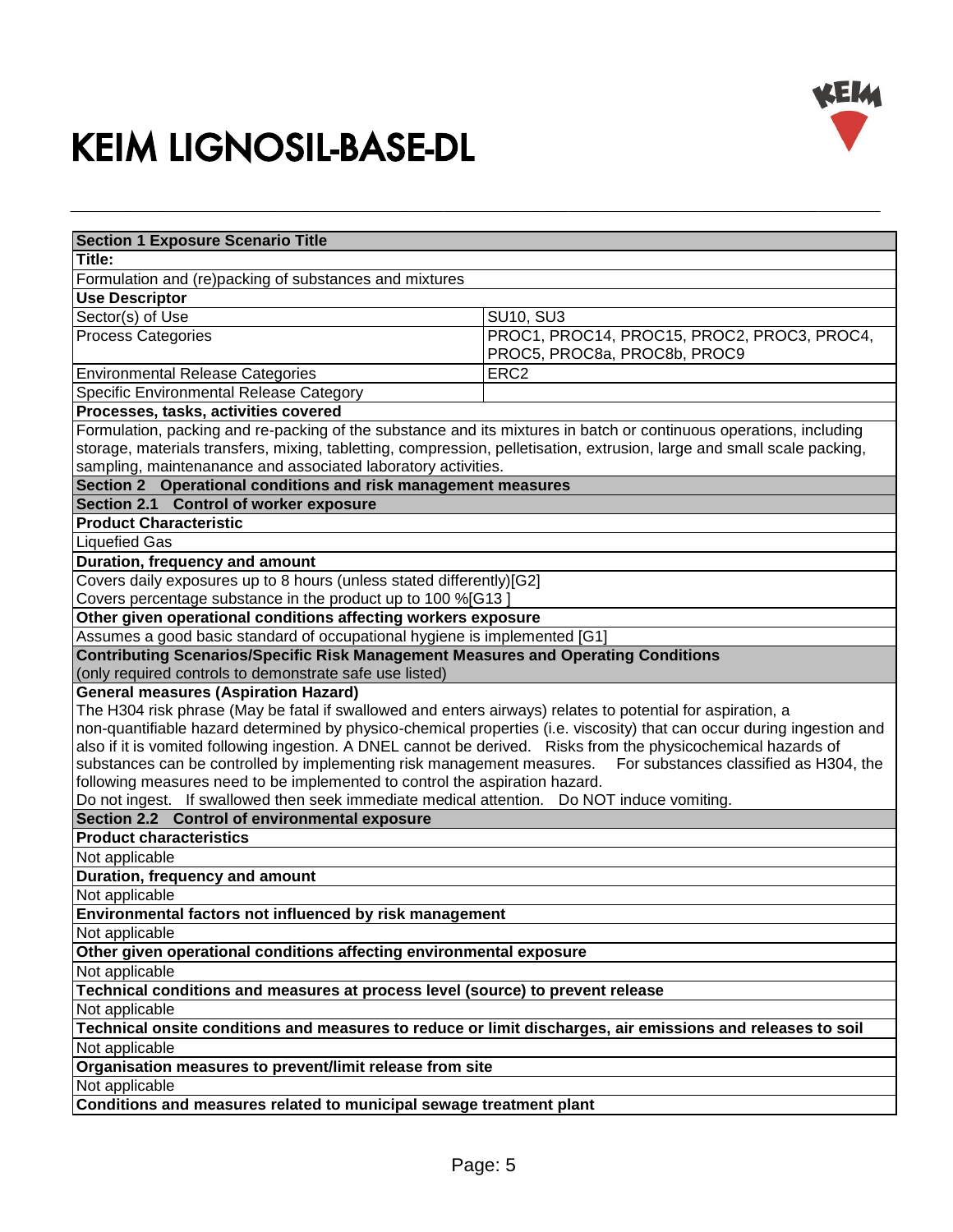

| Not applicable                                                                                            |
|-----------------------------------------------------------------------------------------------------------|
| Conditions and measures related to external treatment of waste for disposal                               |
| Not applicable                                                                                            |
| Conditions and measures related to external recovery of waste                                             |
| Not applicable                                                                                            |
| <b>Section 3 Exposure Estimation</b>                                                                      |
| 3.1. Health                                                                                               |
| Not applicable                                                                                            |
| 3.2. Environment                                                                                          |
| Not applicable                                                                                            |
| Section 4 Guidance to check compliance with the Exposure Scenario                                         |
| 4.1. Health                                                                                               |
| Available hazard data do not support the need for a DNEL to be established for other health effects.[G36] |
| Risk Management Measures are based on qualitative risk characterisation. [G37]                            |
| 4.2. Environment                                                                                          |
| Not applicable                                                                                            |
|                                                                                                           |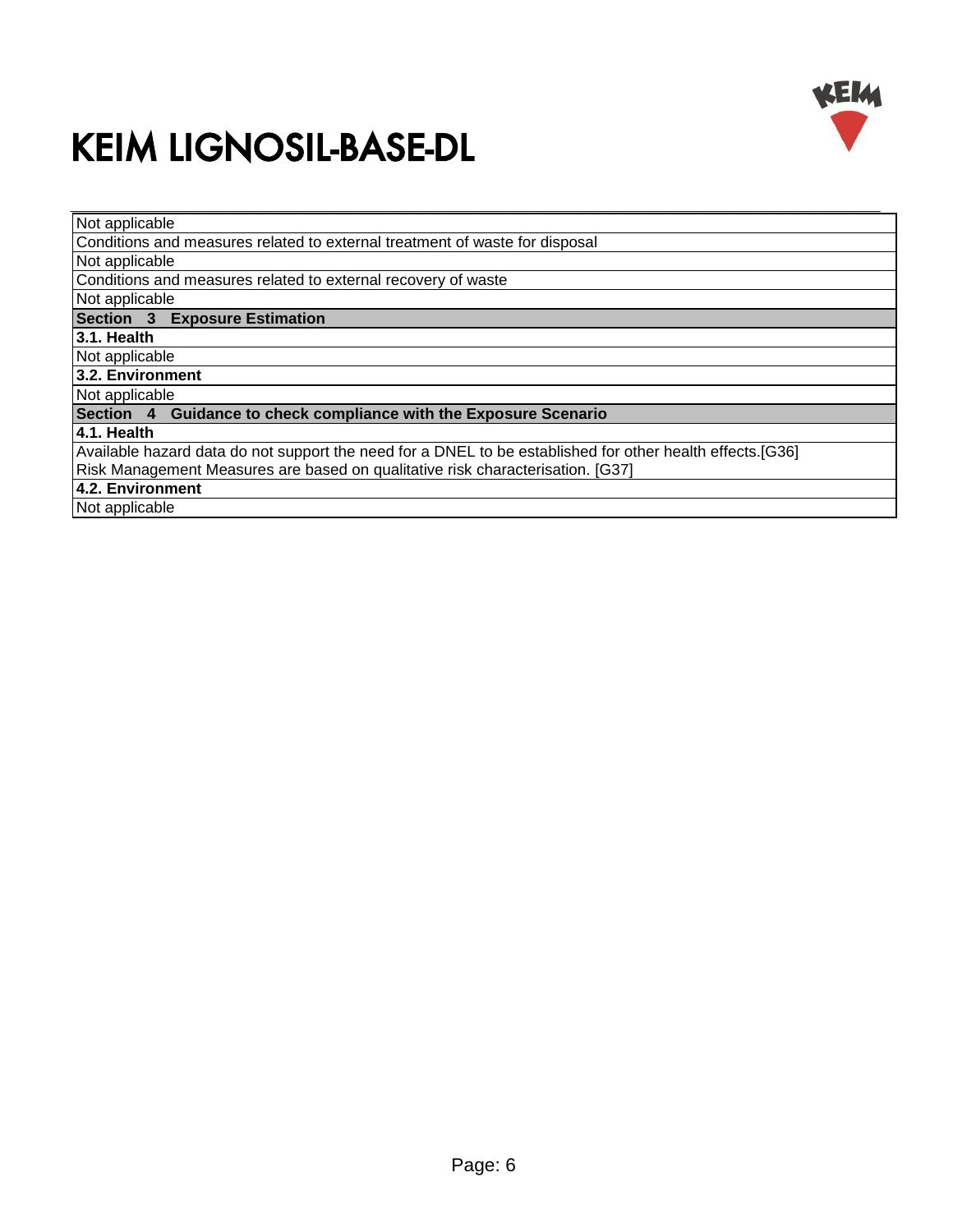

| <b>Section 1 Exposure Scenario Title</b>                                                                               |                                        |  |
|------------------------------------------------------------------------------------------------------------------------|----------------------------------------|--|
| Title:                                                                                                                 |                                        |  |
| Use in laboratories - Industrial                                                                                       |                                        |  |
| <b>Use Descriptor</b>                                                                                                  |                                        |  |
| Sector(s) of Use                                                                                                       | SU <sub>3</sub>                        |  |
| <b>Process Categories</b>                                                                                              | PROC15                                 |  |
| <b>Environmental Release Categories</b>                                                                                | ERC4                                   |  |
| Specific Environmental Release Category                                                                                |                                        |  |
| Processes, tasks, activities covered                                                                                   |                                        |  |
| Use of the substance within laboratory settings, including material transfers and equipment cleaning.                  |                                        |  |
| Section 2 Operational conditions and risk management measures                                                          |                                        |  |
| Section 2.1 Control of worker exposure                                                                                 |                                        |  |
| <b>Product Characteristic</b>                                                                                          |                                        |  |
| <b>Liquefied Gas</b>                                                                                                   |                                        |  |
| Duration, frequency and amount                                                                                         |                                        |  |
| Covers daily exposures up to 8 hours (unless stated differently)[G2]                                                   |                                        |  |
| Covers percentage substance in the product up to 100 %[G13]                                                            |                                        |  |
| Other given operational conditions affecting workers exposure                                                          |                                        |  |
| Assumes a good basic standard of occupational hygiene is implemented [G1]                                              |                                        |  |
| <b>Contributing Scenarios/Specific Risk Management Measures and Operating Conditions</b>                               |                                        |  |
| (only required controls to demonstrate safe use listed)                                                                |                                        |  |
| <b>General measures (Aspiration Hazard)</b>                                                                            |                                        |  |
| The H304 risk phrase (May be fatal if swallowed and enters airways) relates to potential for aspiration, a             |                                        |  |
| non-quantifiable hazard determined by physico-chemical properties (i.e. viscosity) that can occur during ingestion and |                                        |  |
| also if it is vomited following ingestion. A DNEL cannot be derived. Risks from the physicochemical hazards of         |                                        |  |
| substances can be controlled by implementing risk management measures.                                                 | For substances classified as H304, the |  |
| following measures need to be implemented to control the aspiration hazard.                                            |                                        |  |
| Do not ingest. If swallowed then seek immediate medical attention. Do NOT induce vomiting.                             |                                        |  |
| Section 2.2 Control of environmental exposure                                                                          |                                        |  |
| <b>Product characteristics</b>                                                                                         |                                        |  |
| Not applicable                                                                                                         |                                        |  |
| Duration, frequency and amount                                                                                         |                                        |  |
| Not applicable                                                                                                         |                                        |  |
| Environmental factors not influenced by risk management                                                                |                                        |  |
| Not applicable                                                                                                         |                                        |  |
| Other given operational conditions affecting environmental exposure                                                    |                                        |  |
| Not applicable                                                                                                         |                                        |  |
| Technical conditions and measures at process level (source) to prevent release                                         |                                        |  |
| Not applicable                                                                                                         |                                        |  |
| Technical onsite conditions and measures to reduce or limit discharges, air emissions and releases to soil             |                                        |  |
| Not applicable                                                                                                         |                                        |  |
| Organisation measures to prevent/limit release from site                                                               |                                        |  |
| Not applicable                                                                                                         |                                        |  |
| Conditions and measures related to municipal sewage treatment plant                                                    |                                        |  |
| Not applicable                                                                                                         |                                        |  |
| Conditions and measures related to external treatment of waste for disposal                                            |                                        |  |
| Not applicable                                                                                                         |                                        |  |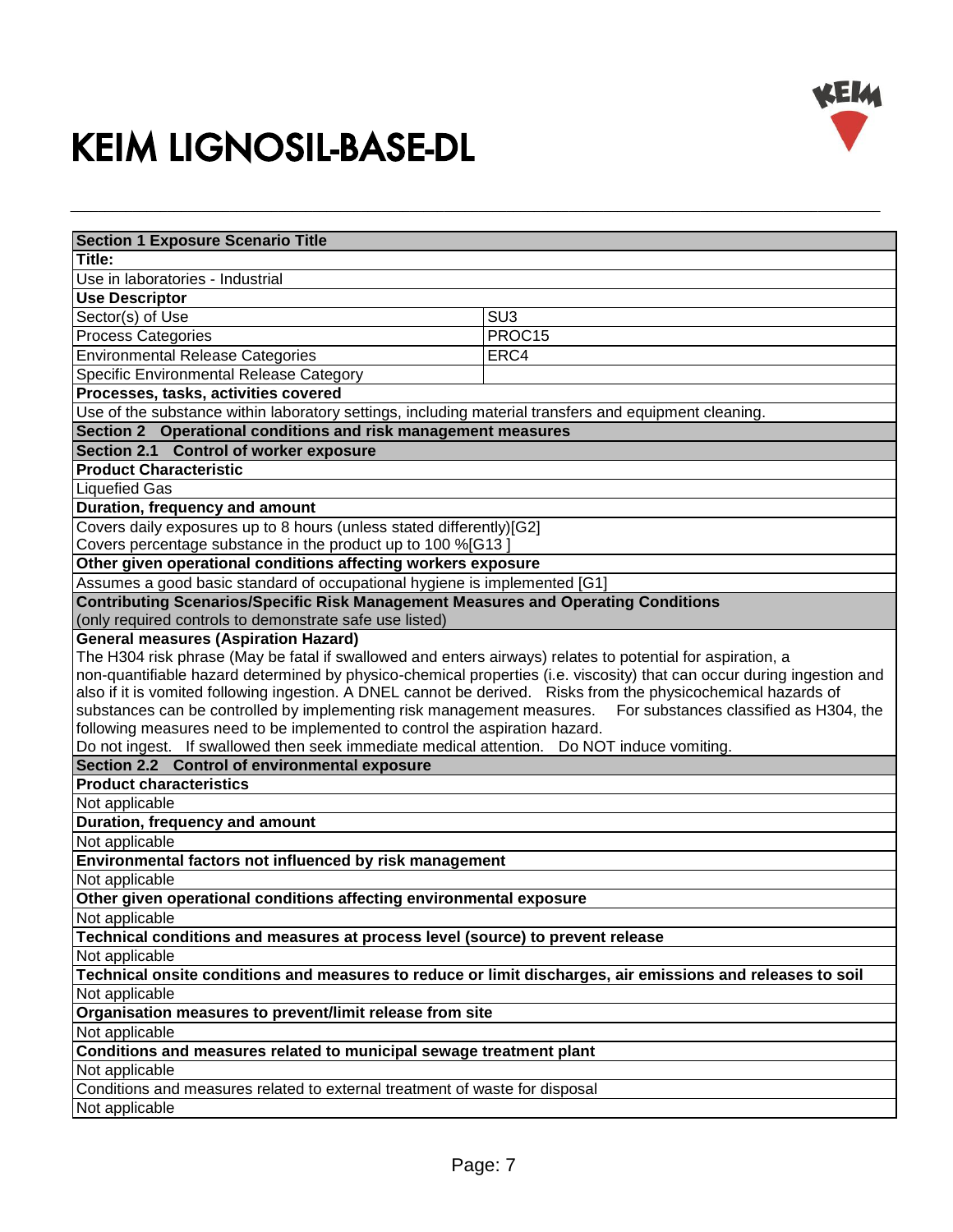

Conditions and measures related to external recovery of waste

Not applicable

**Section 3 Exposure Estimation**

**3.1. Health**

Not applicable

**3.2. Environment**

Not applicable

**Section 4 Guidance to check compliance with the Exposure Scenario**

#### **4.1. Health**

Available hazard data do not support the need for a DNEL to be established for other health effects.[G36]

\_\_\_\_\_\_\_\_\_\_\_\_\_\_\_\_\_\_\_\_\_\_\_\_\_\_\_\_\_\_\_\_\_\_\_\_\_\_\_\_\_\_\_\_\_\_\_\_\_\_\_\_\_\_\_\_\_\_\_\_\_\_\_\_\_\_\_\_\_\_\_\_\_\_\_\_\_\_\_\_\_\_\_\_\_\_\_\_\_\_\_\_\_\_\_\_\_\_\_\_\_\_\_\_\_\_\_\_\_\_\_\_\_\_\_\_\_

Risk Management Measures are based on qualitative risk characterisation. [G37]

**4.2. Environment**

Not applicable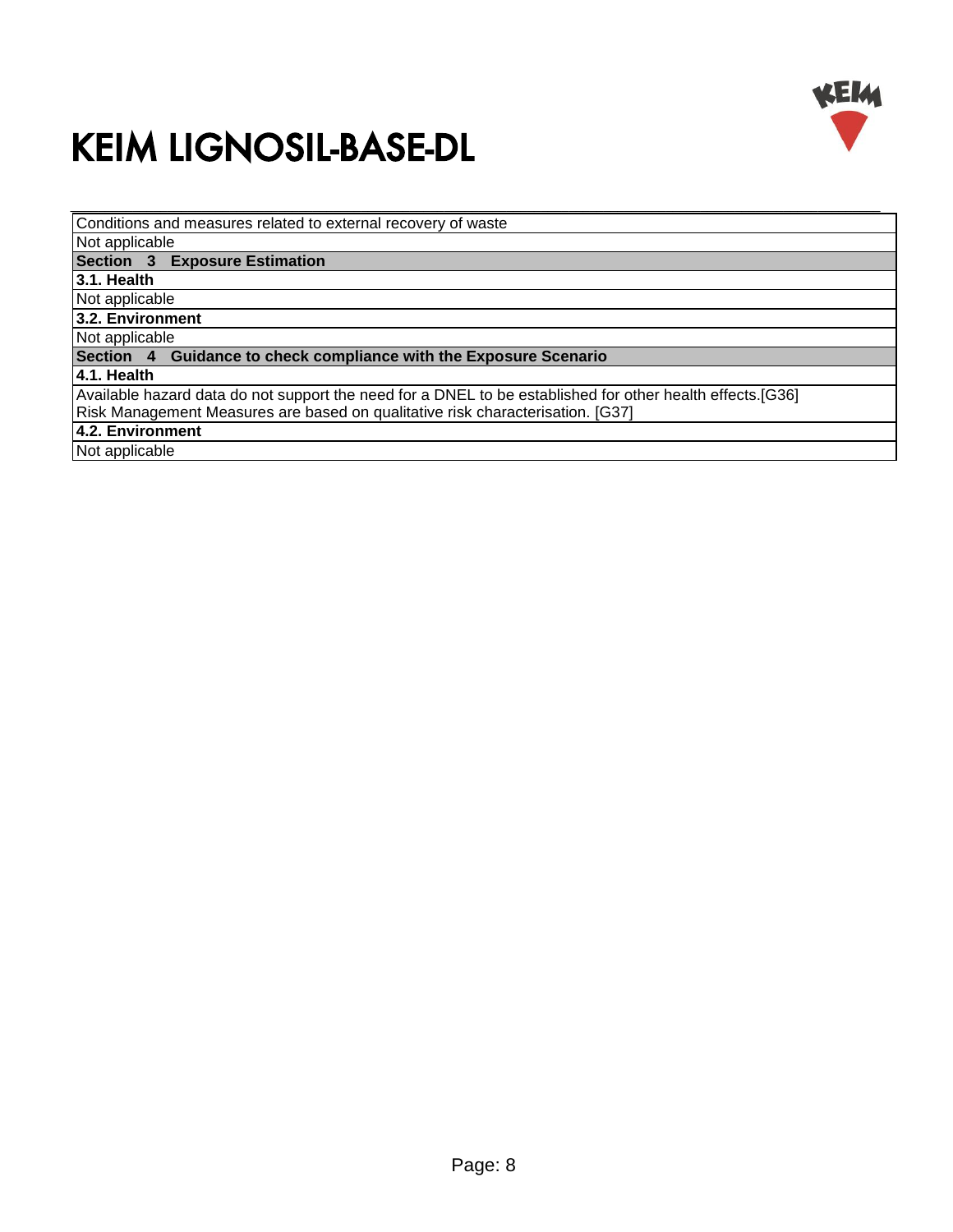

| <b>Section 1 Exposure Scenario Title</b>                                                                               |             |
|------------------------------------------------------------------------------------------------------------------------|-------------|
| Title:                                                                                                                 |             |
| Use in laboratories - Professional                                                                                     |             |
| <b>Use Descriptor</b>                                                                                                  |             |
| Sector(s) of Use                                                                                                       | <b>SU22</b> |
| <b>Process Categories</b>                                                                                              | PROC15      |
| <b>Environmental Release Categories</b>                                                                                |             |
| Specific Environmental Release Category                                                                                |             |
| Processes, tasks, activities covered                                                                                   |             |
| Use of small quantities within laboratory settings, including material transfers and equipment cleaning.               |             |
| Section 2 Operational conditions and risk management measures                                                          |             |
| Section 2.1 Control of worker exposure                                                                                 |             |
| <b>Product Characteristic</b>                                                                                          |             |
| <b>Liquefied Gas</b>                                                                                                   |             |
| Duration, frequency and amount                                                                                         |             |
| Covers daily exposures up to 8 hours (unless stated differently)[G2]                                                   |             |
| Covers percentage substance in the product up to 100 %[G13]                                                            |             |
| Other given operational conditions affecting workers exposure                                                          |             |
| Assumes a good basic standard of occupational hygiene is implemented [G1]                                              |             |
| <b>Contributing Scenarios/Specific Risk Management Measures and Operating Conditions</b>                               |             |
| (only required controls to demonstrate safe use listed)                                                                |             |
| <b>General measures (Aspiration Hazard)</b>                                                                            |             |
| The H304 risk phrase (May be fatal if swallowed and enters airways) relates to potential for aspiration, a             |             |
| non-quantifiable hazard determined by physico-chemical properties (i.e. viscosity) that can occur during ingestion and |             |
| also if it is vomited following ingestion. A DNEL cannot be derived. Risks from the physicochemical hazards of         |             |
| substances can be controlled by implementing risk management measures.<br>For substances classified as H304, the       |             |
| following measures need to be implemented to control the aspiration hazard.                                            |             |
| Do not ingest. If swallowed then seek immediate medical attention. Do NOT induce vomiting.                             |             |
| Section 2.2 Control of environmental exposure                                                                          |             |
| <b>Product characteristics</b>                                                                                         |             |
| Not applicable                                                                                                         |             |
| Duration, frequency and amount                                                                                         |             |
| Not applicable                                                                                                         |             |
| Environmental factors not influenced by risk management                                                                |             |
| Not applicable                                                                                                         |             |
| Other given operational conditions affecting environmental exposure                                                    |             |
| Not applicable                                                                                                         |             |
| Technical conditions and measures at process level (source) to prevent release                                         |             |
|                                                                                                                        |             |
| Not applicable                                                                                                         |             |
| Technical onsite conditions and measures to reduce or limit discharges, air emissions and releases to soil             |             |
| Not applicable                                                                                                         |             |
| Organisation measures to prevent/limit release from site                                                               |             |
| Not applicable                                                                                                         |             |
| Conditions and measures related to municipal sewage treatment plant                                                    |             |
| Not applicable                                                                                                         |             |
| Conditions and measures related to external treatment of waste for disposal                                            |             |
| Not applicable                                                                                                         |             |